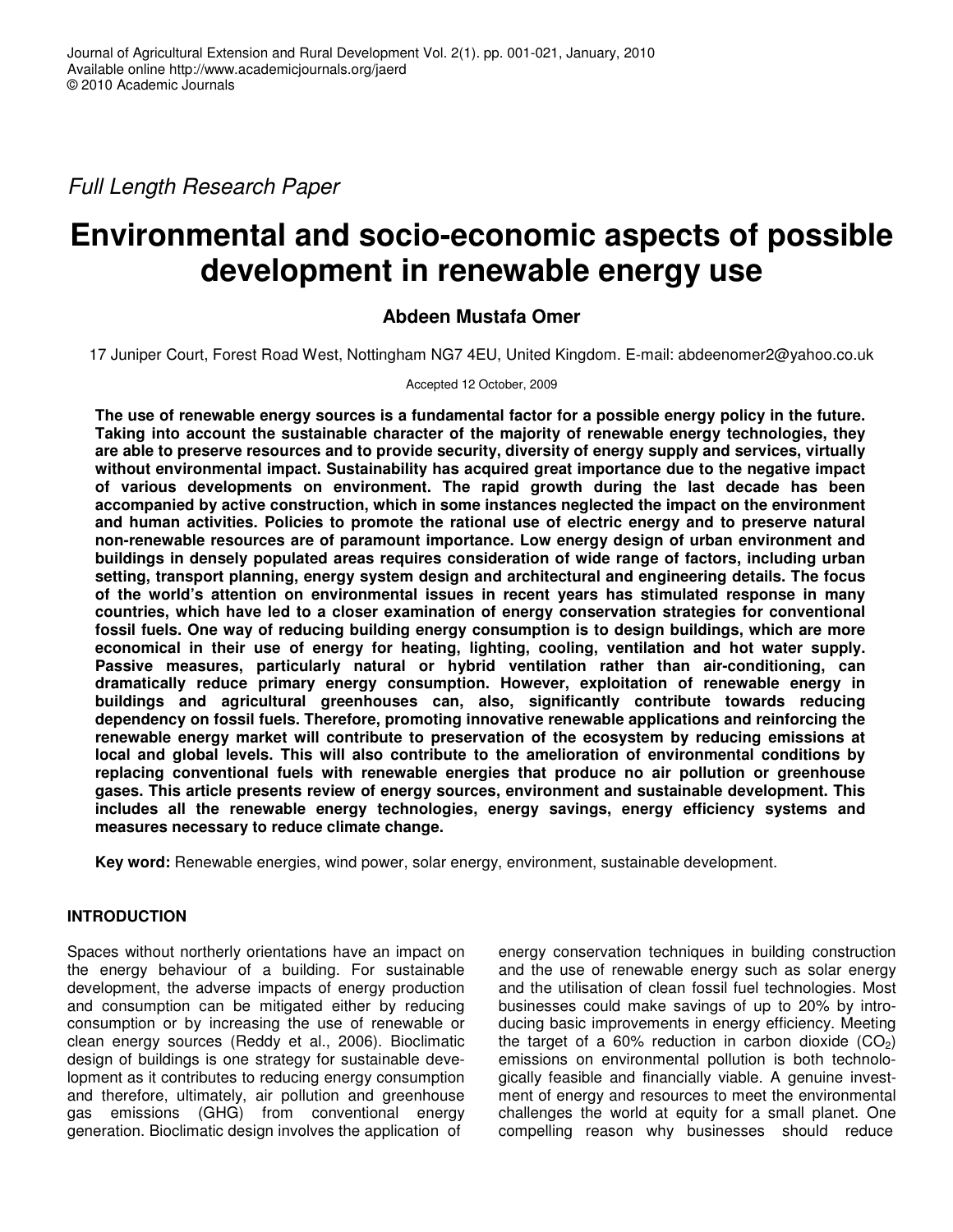emissions:

- It is right to reduce emissions and to use energy efficiency. There are inevitably concerned about costs. They want to provide goods and services at prices their customers can afford and without a competitive detriment.

- To reduce emissions in businesses is that customers care about the environment and would give a choice and support environmentally conscious business.

Renewable energy markets, industry and investment have never grown faster than they did in 2007. Countries with the largest amounts of new capacity investment were Germany, China, the United States, Spain, Japan and India. Sources of finance and investment now come from a diverse array of private and public institutions. From private sources, mainstream and venture capital investment is accelerating, for both proven and developing technologies.

Between 1980 and 2000 governmental awareness of wind energy mainly concentrated in Denmark and Germany, where a large number of wind turbines were manufactured and installed. Nowadays, most European governments are well aware of the potential of wind energy. Generally, the development and operation of a wind farm can be subdivided into four phases:

- Initiation and feasibility.

- Pre-building (conducted by go/no-go).
- Building.
- Operation and maintenance.

# **RENEWABLE ENERGY**

In the majority of cities that have installed significant amounts of renewable energy over the last 10 years. The local municipal government has played a key role in stimulating projects. When it comes to the installation of large amounts of renewables, these cities have several important factors in common. These factors include:

- Information provision about the possibilities of renewables.

- The presence of municipal departments or offices dedicated to the environment, sustainability or renewable energy.

- A strong local political commitment to the environment and sustainability.

- Obligations that some or all building include renewable energy.

Energy efficiency is the most cost-effective way of cutting carbon dioxide emissions and improvements to households and businesses. It can also have many other additional social, economic and health benefits, such as warmer and healthier homes, lower fuel bills and company running costs and, indirectly, jobs. Britain wastes

wastes 20% of its fossil fuel and electricity use. This implies that it would be cost-effective to cut £10 billion a year off the collective fuel bill and reduce  $CO<sub>2</sub>$  emissions by some 120 million tones. Yet, due to lack of good information and advice on energy saving, along with the capital to finance energy efficiency improvements, this huge potential for reducing energy demand is not being realised. Traditionally, energy utilities have been essentially fuel providers and the industry has pursued profits from increased volume of sales. Institutional and market arrangements have favoured energy consumption rather than conservation. However, energy is at the centre of the sustainable development paradigm as few activities affect the environment as much as the continually increasing use of energy. Most of the used energy depends on finite resources, such as coal, oil, gas and uranium. In addition, more than three quarters of the world's consumption of these fuels is used, often inefficiently, by only one quarter of the world's population. Without even addressing these inequities or the precious, finite nature of these resources, the scale of environmental damage will force the reduction of the usage of these fuels long before they run out.

Throughout the energy generation process there are impacts on the environment on local, national and international levels, from opencast mining and oil exploration to emissions of the potent greenhouse gas carbon dioxide in ever increasing concentration. Recently, the world's leading climate scientists reached an agreement that human activities, such as burning fossil fuels for energy and transport, are causing the world's temperature to rise. The Intergovernmental Panel on Climate Change has concluded that ''the balance of evidence suggests a discernible human influence on global climate''. It predicts a rate of warming greater than any one seen in the last 10,000 years, in other words, throughout human history. The exact impact of climate change is difficult to predict and will vary regionally. It could, however, include sea level rise, disrupted agriculture and food supplies and the possibility of more freak weather events such as hurricanes and droughts. Indeed, people already are waking up to the financial and social, as well as the environmental, risks of unsustainable energy generation methods that represent the costs of the impacts of climate change, acid rain and oil spills. The insurance industry, for example, concerned about the billion dollar costs of hurricanes and floods, has joined sides with environmentalists to lobby for greenhouse gas emissions reduction. Friends of the earth are campaigning for a more sustainable energy policy, guided by the principal of environmental protection and with the objectives of sound natural resource management and long-term energy security. The key priorities of such an energy policy must be to reduce fossil fuel use, move away from nuclear power, improve the efficiency with which energy is used and increase the amount of energy obtainable from sustainable, renewable sources. Efficient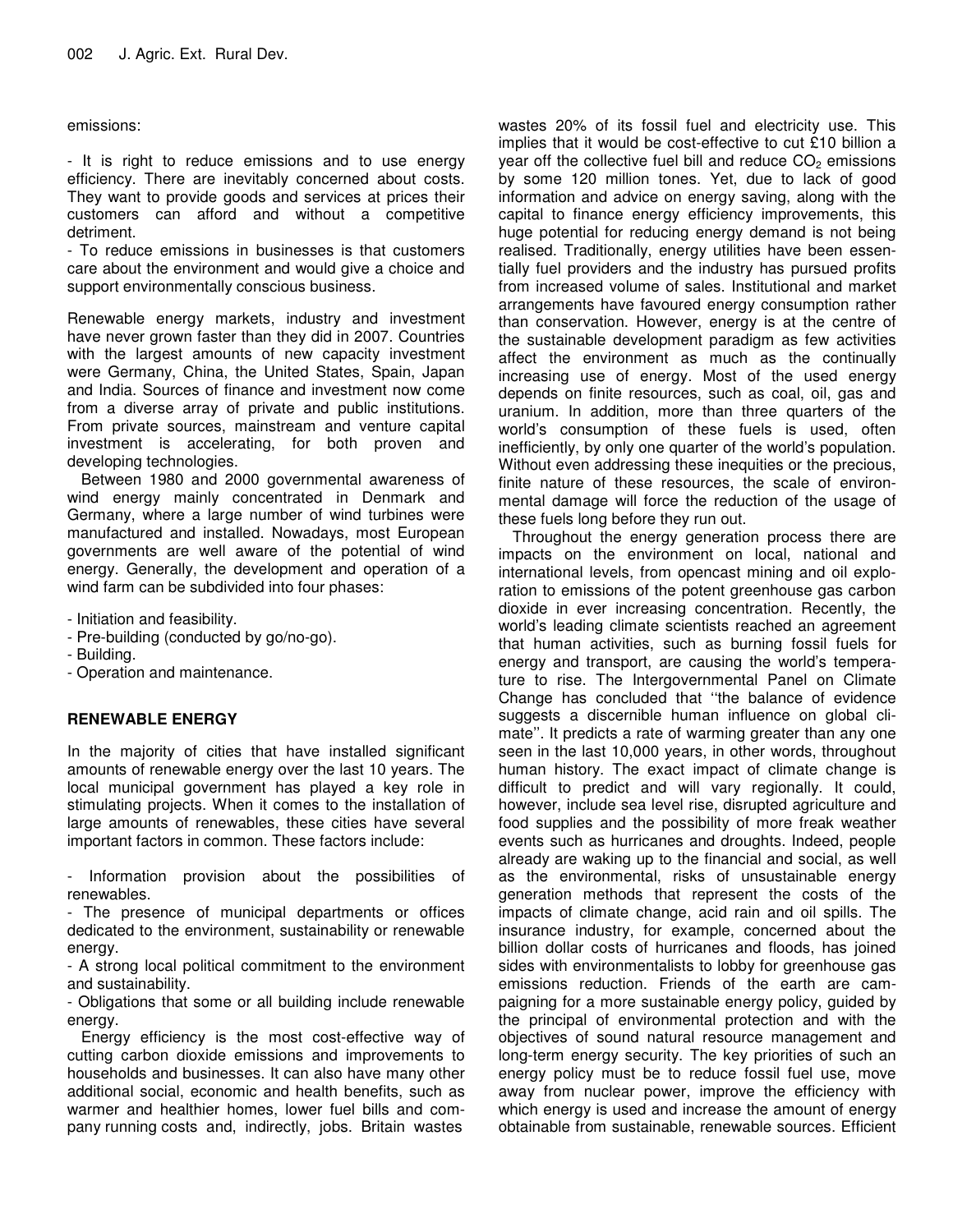energy use has never been more crucial than it is today, particularly with the prospect of the imminent introduction of the climate change levy (CCL). Establishing an energy use action plan is the essential foundation to the elimination of energy waste.

### **WATER RESOURCES**

The world was blank, white and unformed. In the system of water, clouds are a bucket brigade, not storage. The atmosphere around the planet carries only about a ten day supply of fresh water - about one inch of rain. Each day on earth almost 250 cubic miles of water evaporates from the sea and the land. Its stay in the air is short; it is always seeking particles to stick to and fall with as rain or snow.

Climatic and environmental changes and a rising water demand have increased the competition over water resources and have made cooperation between countries that share a transboundary river an important issue in water resources management and hydropolitics. Yet in river basins around the world, international conflict and cooperation are influenced by different factors and general conclusions about forces driving conflict and cooperation have been difficult to draw. Rivers are an essential natural resource closely linked to a country's wellbeing and economic success. But rivers ignore political boundaries and competition over the water resources has lead to political tension between countries with Transboundary Rivers. Integrating international cooperation and conflict resolution into the water management of Transboundary Rivers has therefore become an important issue in water resources management and hydropolitics. The problem requires a good understanding of the history and patterns of conflict and cooperation among nations sharing international basins worldwide and of the different factors that have influenced their international relations.

Increasing water scarcity in the downstream areas of several river basins demands improved water management and conservation in upper reaches.

Improved management is impossible without proper monitoring at various levels. It is well known that all existing sewage treatment plants are overloaded. Hence, the treated effluents do not comply with international effluent quality guidelines. The main reasons behind this are:

- Weak management and absence of environmental awareness.

- Public-sector institutional problems.

- Failure in process design, construction and operation.

- Lack of skilled operating staff and insufficient monitoring programmes.

- Poor maintenance and weak financial resources.

- Low level of public involvement and lack of financial commitment.



**Figure 1.** Performance of the wind pump.

# **WIND ENERGY**

Wind energy is one of the fastest growing industries nowadays. The development in wind turbine (WT) technology is not limited to the significant increase in the size of the modern units, but also includes the high reliability and availability of the current machine. Therefore, a great competition among the manufactures established on the market and newcomers in the field is witnessed nowadays. A rapid development in the wind energy technology has made it alternative to conventional energy systems in recent years. Parallel to this development, wind energy systems (WES) have made a significant contribution to daily life in developing countries, where one third of the world's people live without electricity (Cavallo and Grubb, 1993).

Many developing nations need to expand their power systems to meet the demand in rural areas. However, extending central power systems to remote locations is too costly an option in most cases. Then, autonomous small-scale energy systems can meet the electricity demand in remote locations, even though they generate relatively little power. However, even little electricity would contribute greatly to the quality of life in some places of developing countries. Being one of the most promising autonomous power technologies, wind energy applications, in the power range from tens of Watts to kilowatts, are increasingly growing in rural areas of developing countries.

Technical and economical aspects of WESs should further be improved to sustain this growth. Techno-economically optimal designs are crucial for wind systems in competing with the conventional and more reliable power systems. High performance at the lowest possible cost will encourage the use of such systems and lead to more cost effective systems gradually (Figure 1). Design tools, allowing system performance assessment over a certain period of time, are therefore of great importance for sizing and optimization purposes.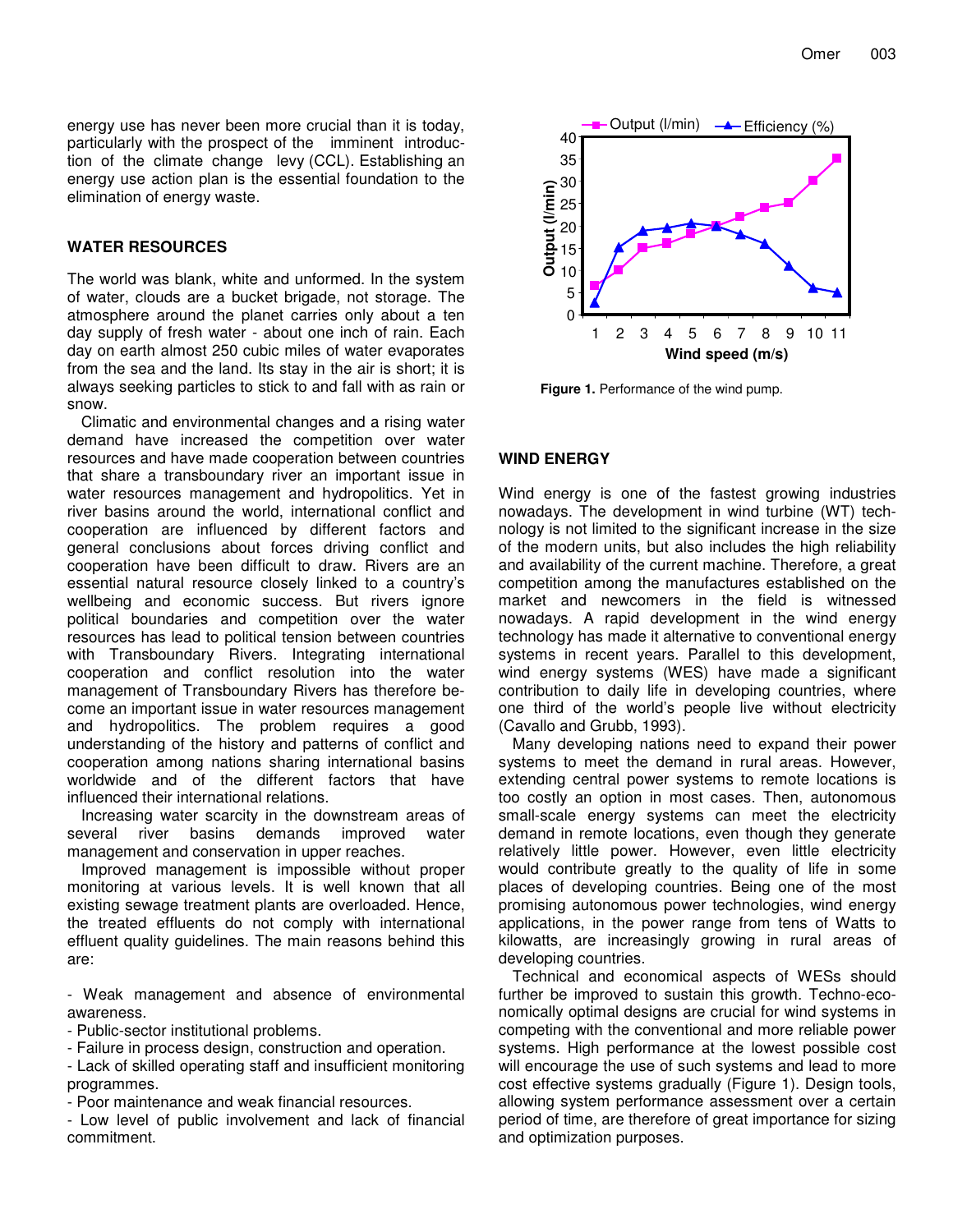Wind power now accounts for the dominant share of global investment in renewable energy. Total wind power capacity grew by 28% worldwide in 2007 to reach an estimated 95 GW. Annual capacity additions by market size increased even more: 40% higher in 2007 compared to 2006. Wind markets have also become geographically broad, with capacity in over 70 countries. Even as turbine prices remained high, due in part to materials costs and supply-chain troubles, the industry saw an increase in manufacturing facilities in the United States, India and China, broadening the manufacturing base away from Europe with the growth of more localized supply chains. India has been exporting components and turbines for many years and it appeared that 2006 and 2007 marked a turning point for China as well, with deals announced for the export of Chinese turbines and components. The annual energy yield is calculated by multiplying the wind turbine power curve with the wind distribution function at the site:

$$
E_y = \sum_{i=1}^{i=n} f_{wi} P_{wi}
$$
 (1)

Where:

 $E_y$  is annual energy yield in kWh.

w is the wind speed in m/s.

n is the number of data bins converting the wind speed range of the turbine (0.5 or 1 m/s intervals).

 $\mathsf{f}_{\mathsf{wi}}$  is the number of hours per year for which wind speed is w m/s.

 $P_{wi}$  is the power resulting from a wind speed of w m/s.

Based on power curve from Figure 2 and the Weibull wind speed distribution, with a shape factor of 2, and the gross energy yield corresponding to 7 - 8.5 m/s is 10 MW.

Unchanging for all wind turbines- big or small- is a number of crucial factors that together determine the annual energy-generating potential in kWh/m<sup>2</sup> of rotor swept area. Key factors that impact potential energy yield and their physical relationships are expressed in the formula:

$$
P = \frac{1}{2} \rho C_p \eta_{\text{me}} \eta_{\text{el}} V^3 A \tag{2}
$$

Where:

P is the wind turbine power performance fed into the grid (Watts).

 $C_p$  is an aerodynamic efficiency of conversion of wind power into mechanical power, often called the power coefficient.

 $\mathsf{n}_{\mathsf{me}}$  is the conversion efficiency of mechanical power in the rotor axis into mechanical power in the generator axis. Encompasses all combined losses in the bearings, gearbox and so on.



**Figure 2.** A power/wind speed curve.

n<sub>el</sub> is the conversion efficiency of mechanical power into electric power fed into the grid, encompassing all combined losses in the generator, frequency converter, transformer, switches, etc.

 $\rho$  is the air density in kg/m<sup>3</sup> depends on environmental conditions.

V is the wind speed some three rotor diameters upwind from the rotor plane in m/s.

A is the rotor swept area in  $m^2$ .

Each of the elements of the performance formula has its own distinct contribution to total wind turbine power output and resulting yearly energy yield. Traditionally wind turbines applied in an open field are horizontal-axis designs fitted with an upwind rotor. In the operational output range, wind power generated increases with wind speed cubed. Rotor swept area is a function of the rotor diameter squared and is the second key wind turbine output variable. The Boyle-Gay-Laussac Law shows the impact of temperature and pressure on density, whereby density is proportional to pressure divided by temperature. The influence of air density on wind turbine performance is therefore limited.

# **ENERGY EFFICIENCY IN BUILDINGS**

The world population is rising rapidly, notably in the developing countries. Historical trends suggest that increased annual energy use per capita is a good surrogate for the standard of living factors which promote a decrease in population growth rate. The term 'low energy' means achieving 'zero energy' requirements for a house or reduced energy consumption in an office (Figure 3). The main elements of energy concept are typical passive house components:

- Thermal bridges reduced to a minimum.
- Triple glazed windows with adequate frame and an optimised installation.
- A ventilation system with highly efficient heat recovery installed.
- Thermal solar collectors installed covering up 60% of the annual energy demand for domestic hot water.
- Excellent insulation level of opaque building elements: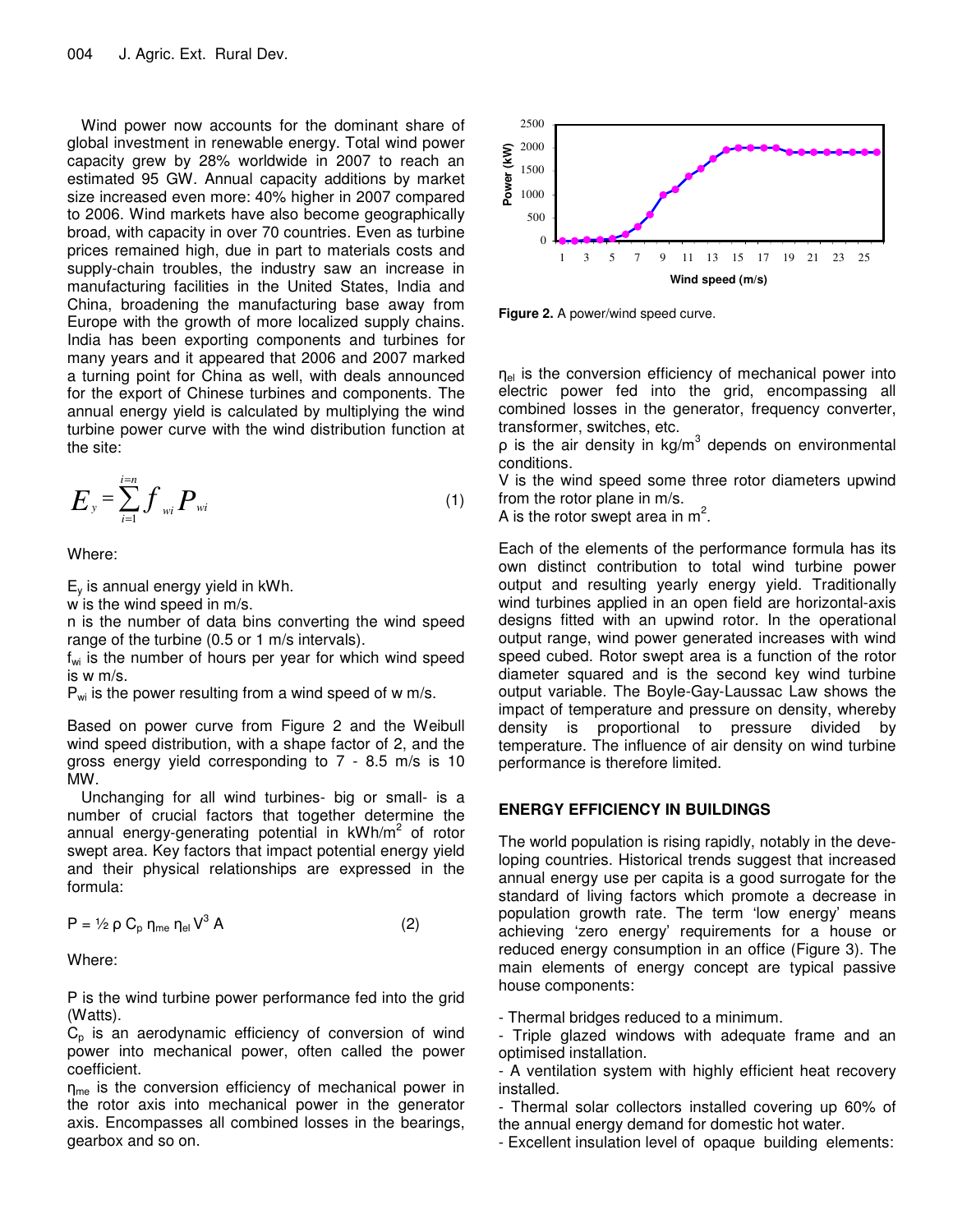

**Figure 3.** Shows office buildings can fight global warming.

u-values range from 0.10 W/m<sup>2</sup>K for walls and roof to 0.18 W/m<sup>2</sup>K for basement ceilings.

- Highly efficient condensing gas boilers were installed; where possible, ducts have been insulated to a very good level; in other projects biomass boilers have been successfully tested.

- The air-tightness was improved by a factor of 6 - 10; the limiting value for new passive houses was achieved.

Compact development patterns can reduce infrastructure demands and the need to travel by car. As population density increases, transportation options multiply and dependence areas, per capita fuel consumption is much lower in densely populated areas because people drive so much less. Few roads and commercially viable public transport are the major merits. On the other hand, urban density is a major factor that determines the urban ventilation conditions, as well as the urban temperature. Under given circumstances, an urban area with a high density of buildings can experience poor ventilation and strong heat island effect. In warm-humid regions these features would lead to a high level of thermal stress of the inhabitants and increased use of energy in airconditioned buildings.

However, it is also possible that a high-density urban area, obtained by a mixture of high and low buildings, could have better ventilation conditions than an area with lower density but with buildings of the same height. Closely spaced or high-rise buildings are also affected by the use of natural lighting, natural ventilation and solar energy. If not properly planned, energy for electric lighting and mechanical cooling/ventilation may be increased and application of solar energy systems will be greatly limited. Table 1 gives a summary of the positive and negative effects of urban density. All in all, denser city models require more careful design in order to maximise energy efficiency and satisfy other social and development requirements. Low energy design should not be considered in isolation, and in fact, it is a measure, which

should work in harmony with other environmental objectives. Hence, building energy study provides opportunities not only for identifying energy and cost savings, but also for examining the indoor and outdoor environment.

Energy efficiency and renewable energy programmes could be more sustainable and pilot studies more effective and pulse releasing if the entire policy and implementation process was considered and redesigned from the outset. New financing and implementation processes are needed which allow reallocating financial resources and thus enabling countries themselves to achieve a sustainable energy infrastructure. The links between the energy policy framework, financing and implementation of renewable energy and energy efficiency projects have to be strengthened and capacity building efforts are required.

# **SOLAR ENERGY**

Policies for solar hot water have grown substantially in recent years. In particular, mandates for solar hot water in new construction represent a recent trend at both national and local levels. Large scale, conventional, power plant such as hydropower, has an important part to play in development. It does not, however, provide a complete solution. There is an important complementary role for the greater use of small scale, rural based, power plant. Such plant can be used to assist development since it can be made locally using local resources, enabling a rapid built-up in total equipment to be made without a corresponding and unacceptably large demand on central funds. Renewable resources are particularly suitable for providing the energy for such equipment and its use is also compatible with the long-term aims. It is possible with relatively simple flat plate solar collectors (Figure 4) to provide warmed water and enable some space heating for homes and offices which is particularly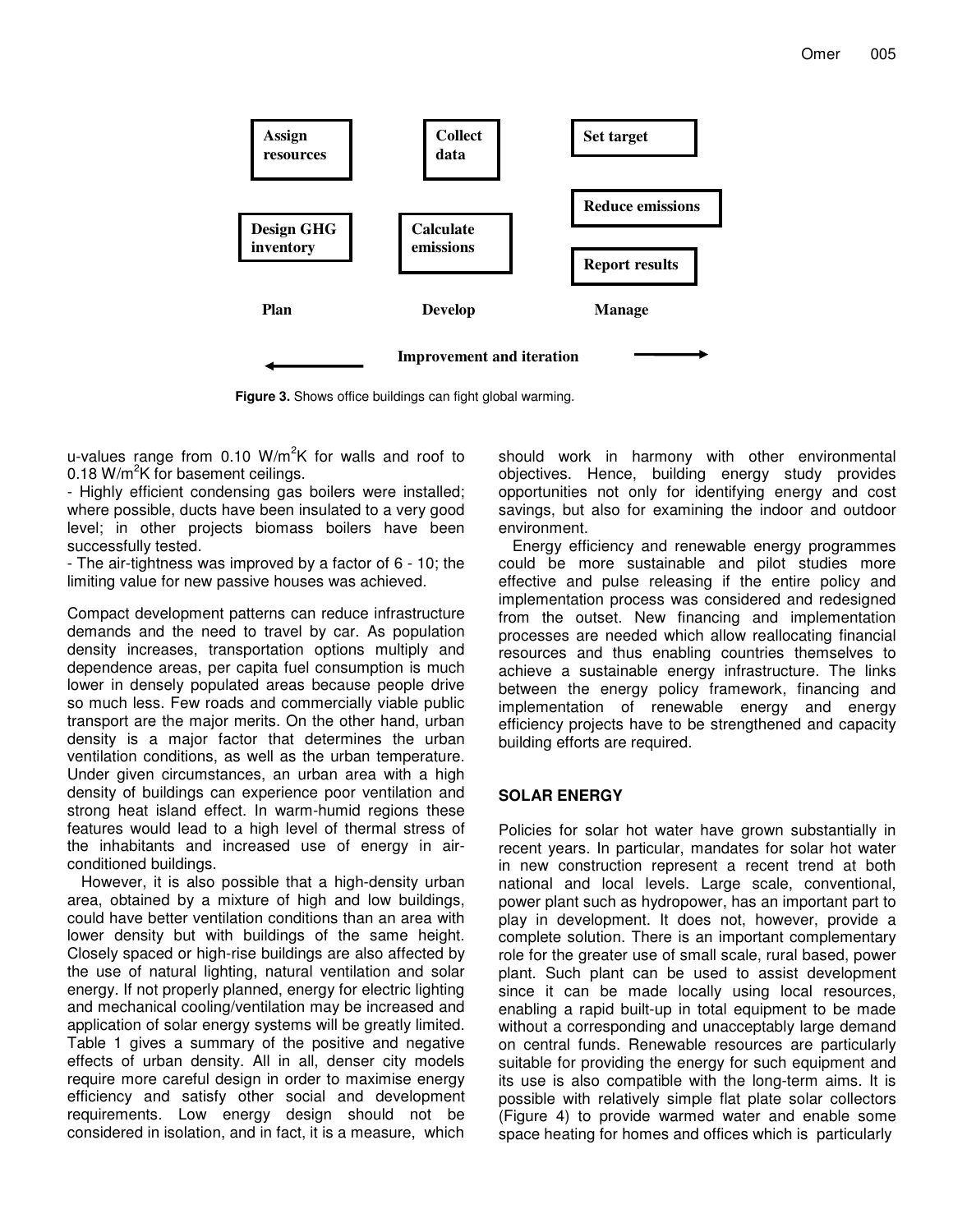**Table 1.** Effects of urban density on city's energy demand.

| <b>Positive effects</b><br><b>Negative effects</b>                                           |                         |
|----------------------------------------------------------------------------------------------|-------------------------|
| Transport:                                                                                   | Transport:              |
| Promote public transport and reduce the need for, and Congestion in urban areas reduces fuel |                         |
| length of, trips by private cars.                                                            | efficiency of vehicles. |

#### **Infrastructure:**

Reduce street length needed to accommodate a given number of inhabitants.

Shorten the length of infrastructure facilities such as water supply and sewage lines, reducing the energy needed for pumping.

### **Thermal performance:**

Multi-story, multiunit buildings could reduce the overall area of the building's envelope and heat loss from the buildings.

Shading among buildings could reduce solar exposure of buildings during the summer period.

### **Energy systems:**

District cooling and heating system, which is usually more energy efficiency, is more feasible as density is higher.

### **Ventilation:**

A desirable flow pattern around buildings may be obtained by proper arrangement of high-rise building blocks.

# efficiency of vehicles.

#### **Vertical transportation:**

High-rise buildings involve lifts, thus increasing the need for electricity for the vertical transportation.

### **Ventilation:**

A concentration of high-rise and large buildings may impede the urban ventilation conditions.

#### **Urban heat island:**

Heat released and trapped in the urban areas may increase the need for air conditioning.

The potential for natural lighting is generally reduced in high-density areas, increasing the need for electric lighting and the load on air conditioning to remove the heat resulting from the electric lighting.

#### **Use of solar energy:**

Roof and exposed areas for collection of solar energy are limited.



**Figure 4.** Solar thermal applications for hot water and space heating.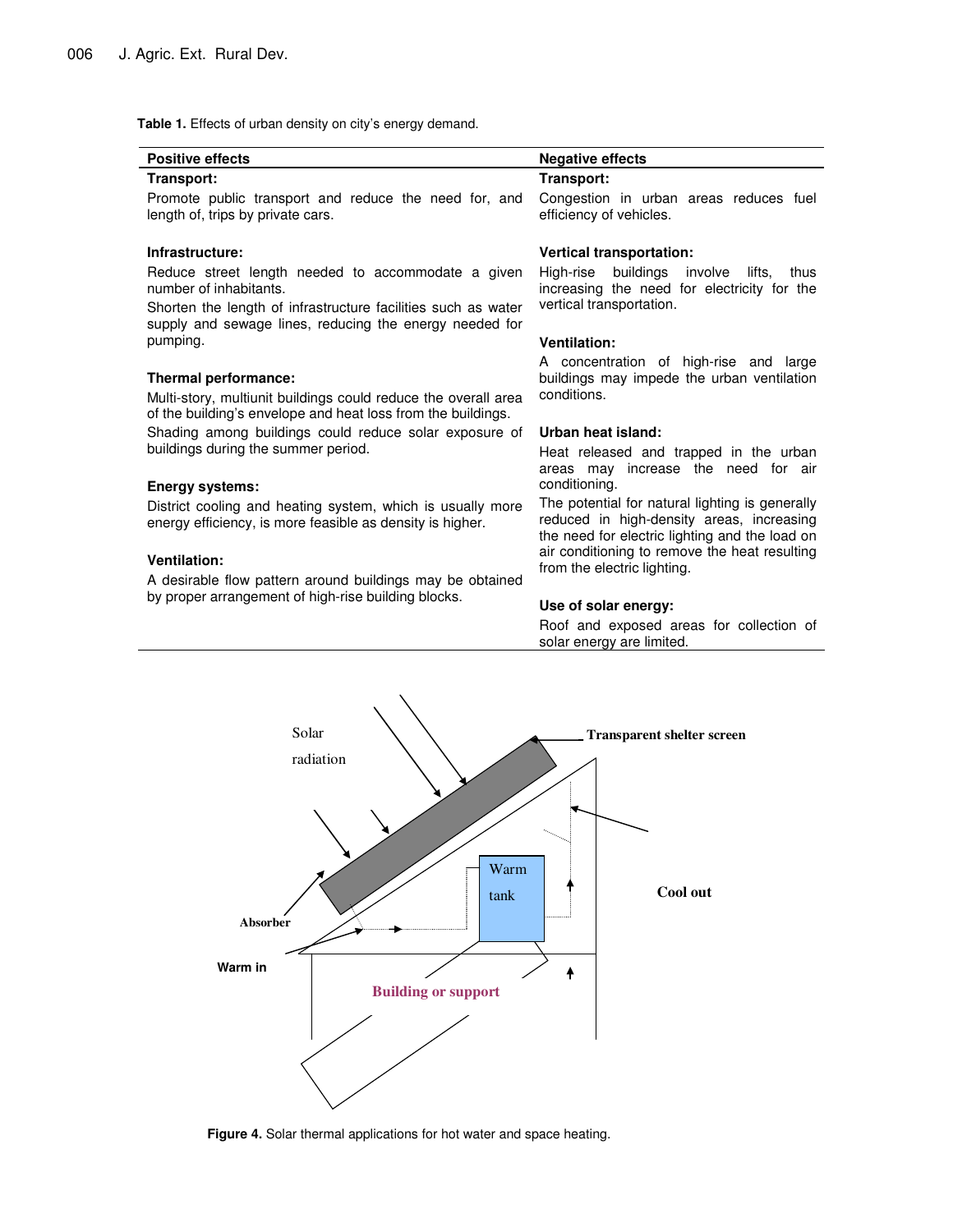

**Figure 5.** Annual investments in new renewable energy capacity 1995 - 2007 (REN21, 2007).

useful when the buildings are well insulated and thermal capacity sufficient for the carry over of energy from day to night is arranged. Energy efficiency is related to the provision of the desired environmental conditions while consuming the minimal quantity of energy.

The encouragement of greater energy use is an essential component of development. In the short term it requires mechanisms to enable the rapid increase in energy/capita, and in the long term we should be working towards a way of life, which makes use of energy efficiency and without the impairment of the environment or of causing safety problems. Such a programme should as far as possible be based on renewable energy resources. As with any market, the benefit of experience is invaluable in the successful implementation of a growth strategy (Figure 5). The large-scale uptake of photovoltaics in urban areas potentially represents a vast market area that could be developed under the right conditions. A wide range of countries, project stages and stakeholders have been involved and this has led to the collection of a comprehensive set of lessons learnt and successful methods of promoting the implementation of PV within the urban planning process:

- Setting the stage- the impact of planning policy on renewables within urban areas.

- Implementation- from financing to design to construction.

- Occupation- when the real success of otherwise of a project can be seen.

In many central European countries energy consumption for heating and domestic hot water causes around one third of national  $CO<sub>2</sub>$  emissions. For this reason the reduction of energy demand from buildings play an important role in efforts to control anthropogenic

greenhouse gas emissions.

### **BIOMASS ENERGY**

Biofuels are emerging in a world increasingly concerned by the converging global problems of rising energy demands, accelerating climate change, high priced fossil fuels, soil degradation, water scarcity and loss of biodiversity. For instance, the Intergovernmental Panel on Climate Change (IPCC) identified that in order to avoid more than an acceptable maximum 2 - 2.4°C rise in mean global temperature, greenhouse gas emissions will need to peak around 2015 and be reduced well below 50% of 2000 level by 2050. A lower figure is needed, which cannot be achieved by emissions reduction alone. Hence, there is a need for carbon removals, giving rise to enhanced supplies of biomass raw material and the potential of biofuels-related investments to show a profit from biofuels sales revenues. Many nations have the ability to produce their own biofuels derived both from agricultural and forest biomass and from urban wastes, subject to adequate capacity building, technology transfer and access to finance. Trade in biofuels surplus to local requirements can thus open up new markets and stimulate the investment needed to promote the full potential of many impoverished countries. Such a development also responds to the growing threat of passing a tipping point in climate system dynamics. The urgency and the scale of the problem are such that the capital investment requirements are massive and more typical of the energy sector than the land use sectors. The time line for action is decades, not centuries, to partially shift from fossil carbon to sustainable biomass. Figure 6 shows the contribution of biomass to global pri-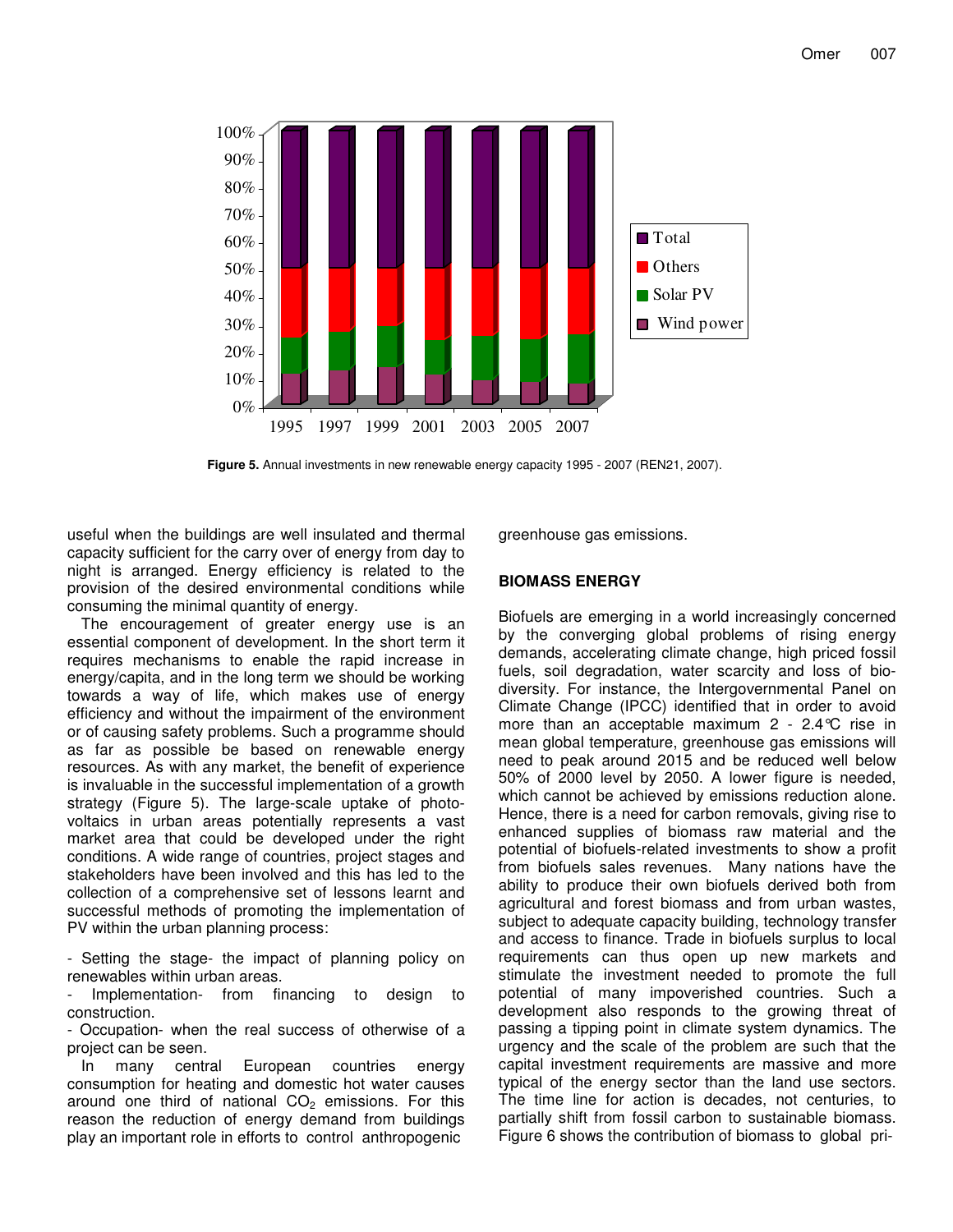

**Figure 6.** Contribution of biomass to global primary and consumer energy supplies.

primary and consumer energy supplies. Food and fodder availability is very closely related to energy availability.

# **APPLICATIONS**

There are various successful applications of renewable technologies:

# **Water management**

The current global usage of water identified to be 75% of an overall water consumption for agricultural purposes (Gilman, 1994). Excess heat and scarcity of water are the two major problems, which are usually encountered in irrigating land especially in the arid and semi-arid regions. It is predicted that a higher future demand on crops would take place as a result of a rapid increase in the world's population leading to a serious dilemma on the global water resources in the future. Furthermore, with the current environmental problems (that is, global warming), many plants and trees started to be exposed to additional amount of heat, which resulted in hindering their growth. The current global requirements for optimising water usage for the agricultural purposes especially in the arid and semi-arid regions, considered being the most demanding task. Irrigation in these lands, encounters two major obstacles, which are lack of water and access heat that could damage plants and prevent them from a healthy growth and attainment of a maximum production of crops. There are numerous advantages that could be

associated with proper water and heat management of agricultural lands especially in the arid and semi-arid regions. Beside water is being conserved; optimum water usage for irrigation at different meteorological conditions could result in a healthy growth and optimum production of crops. The amount of heat the plant is exposed to, could play a major role in the plant's growth and sometimes proper shading could be necessary to maintain a productive land. In general, a greater economical saving could be achieved if appropriate steps are taken to manage heat and water in these lands in order to attain a better production of crops.

# **Greenhouses environment**

Greenhouse cultivation is one of the most absorbing and rewarding forms of gardening for anyone who enjoys growing plants. The enthusiastic gardener can adapt the greenhouse climate to suit a particular group of plants, or raise flowers, fruit and vegetables out of their natural season. The greenhouse can also be used as an essential garden tool, enabling the keen amateur to expand the scope of plants grown in the garden, as well as save money by raising their own plants and vegetables. There was a decline in large private greenhouses during the two world wars due to a shortage of materials for their construction and fuel to heat them. However, in the 1950s mass-produced, small greenhouses became widely available at affordable prices and were used mainly for raising plants (John, 2001). Also, in recent years, the popularity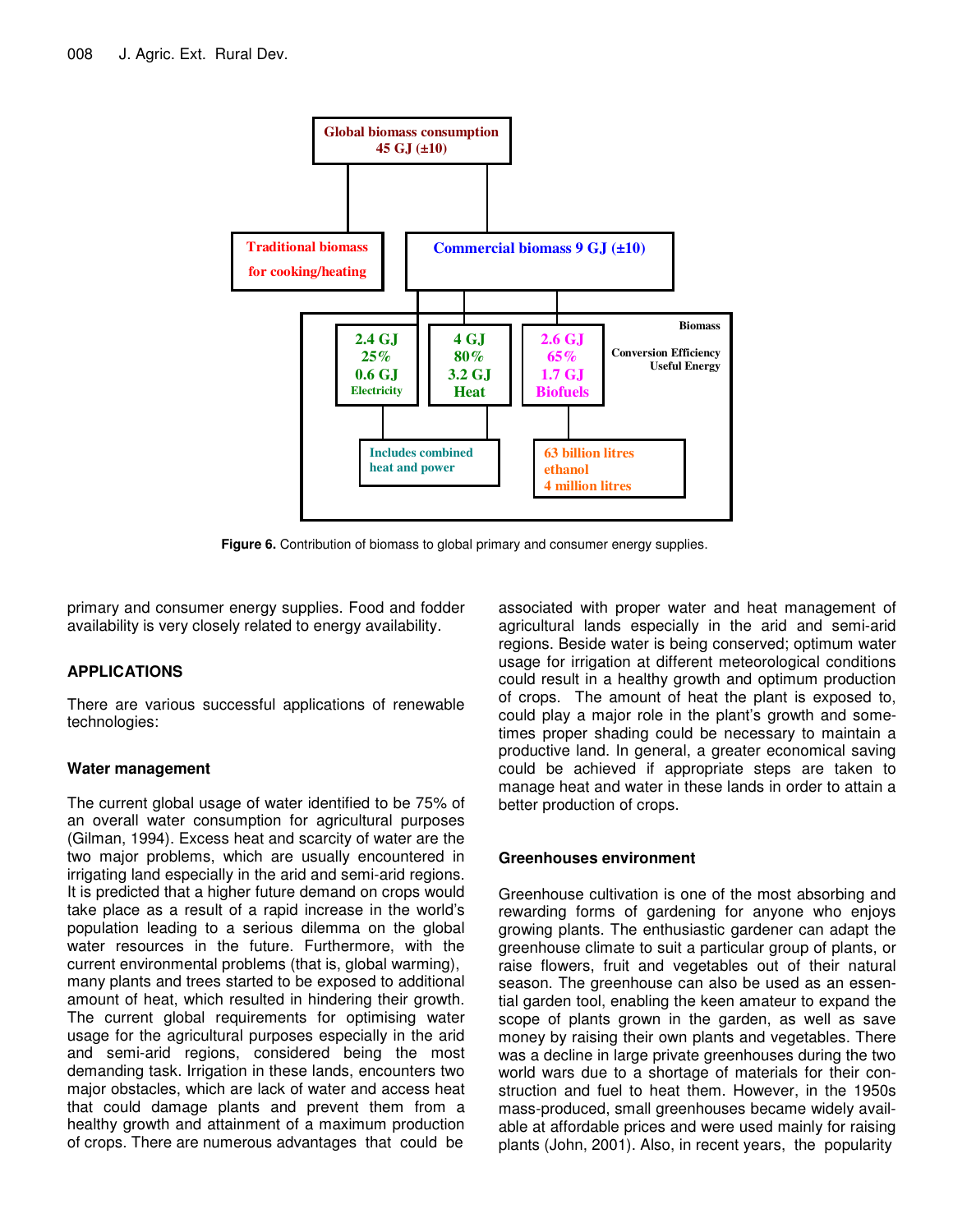of conservatories attached to the house has soared. Modern double-glazing panels can provide as much insulation as a brick wall to create a comfortable living space, as well as provide an ideal environment in which to grow and display tender plants.

The comfort in a greenhouse depends on many environmental parameters. These include temperature, relative humidity, air quality and lighting. Although greenhouse and conservatory originally both meant a place to house or conserve greens (variegated hollies, cirrus, myrtles and oleanders), a greenhouse today implies a place in which plants are raised while conservatory usually describes a glazed room where plants may or may not play a significant role. Indeed, a greenhouse can be used for so many different purposes. It is, therefore, difficult to decide how to group the information about the plants that can be grown inside it.

Throughout the world urban areas have increased in size during recent decades. About 50% of the world's population and approximately 76% in the more developed countries are urban dwellers (United Nations, 1999). Even though there is an evidence to suggest that in many 'advanced' industrialised countries there has been a reversal in the rural-to-urban shift of populations, virtually all population growth expected between 2000 and 2030 will be concentrated in urban areas of the world. With an expected annual growth of 1.8%, the world's urban population will double in 38 years (United Nations, 1999). This represents a serious contributing to the potential problem of maintaining the required food supply. Inappropriate land use and management, often driven by intensification resulting from high population pressure and market forces, is also a threat to food availability for domestic, livestock and wildlife use. Conversion to cropland and urban-industrial establishments is threatening their integrity. Improved productivity of peri-urban agriculture can, therefore, make a very large contribution to meeting food security needs of cities as well as providing income to the peri-urban farmers. Hence, greenhouses agriculture can become an engine of propoor 'trickle-up' growth because of the synergistic effects of agricultural growth such as (United Nations, 1999):

- Increased productivity increases wealth.

- Intensification by small farmers raises the demand for wage labour more than by larger farmers.

- Intensification drives rural non-farm enterprise and employment.

- Alleviation of rural and peri-urban poverty is likely to have a knock-on decrease of urban poverty.

Despite arguments for continued large-scale collective schemes there is now an increasingly compelling argument in favour of individual technologies for the development of controlled greenhouses. The main points constituting this argument are summarised by (United Nations, 1999) as follows:

- Individual technologies enable the poorest of the poor to engage in intensified agricultural production and to reduce their vulnerability.

- Development is encouraged where it is needed most and reaches many more poor households more quickly and at a lower cost.

- Farmer-controlled greenhouses enable farmers to avoid the difficulties of joint management.

Such development brings the following challenges:

- The need to provide farmers with ready access to these individual technologies, repair services and technical assistance.

- Access to markets with worthwhile commodity prices, so that sufficient profitability is realised.

- This type of technology could be a solution to food security problems. For example, in greenhouses, advances in biotechnology like the genetic engineering, tissue culture and market-aided selection have the potential to be applied for raising yields, reducing pesticide excesses and increasing the nutrient value of basic foods.

However, the overall goal is to improve the cities in accordance with the Brundtland Report (WCED, 1987) and the investigation into how urban green could be protected. Indeed, greenhouses can improve the urban environment in multitude of ways. They shape the character of the town and its neighborhoods, provide places for outdoor recreation, and have important environmental functions such as mitigating the heat island effect, reduce surface water runoff, and creating habitats for wildlife. Following analysis of social, cultural and ecological values of urban green, six criteria in order to evaluate the role of green urban in towns and cities were prescribed (WCED, 1987). These are as follows:

- Recreation, everyday life and public health.

- Maintenance of biodiversity - preserving diversity within species, between species, ecosystems, and of landscape types in the surrounding countryside.

- City structure - as an important element of urban structure and urban life.

- Cultural identity - enhancing awareness of the history of the city and its cultural traditions.

- Environmental quality of the urban sites - improvement of the local climate, air quality and noise reduction.

- Biological solutions to technical problems in urban areas

- establishing close links between technical infrastructure and green-spaces of a city.

The main reasons why it is vital for greenhouses planners and designers to develop a better understanding of greenhouses in high-density housing can be summarised as follows (WCED, 1987):

- Pressures to return to a higher density form of housing.
- The requirement to provide more sustainable food.
- The urgent need to regenerate the existing, and often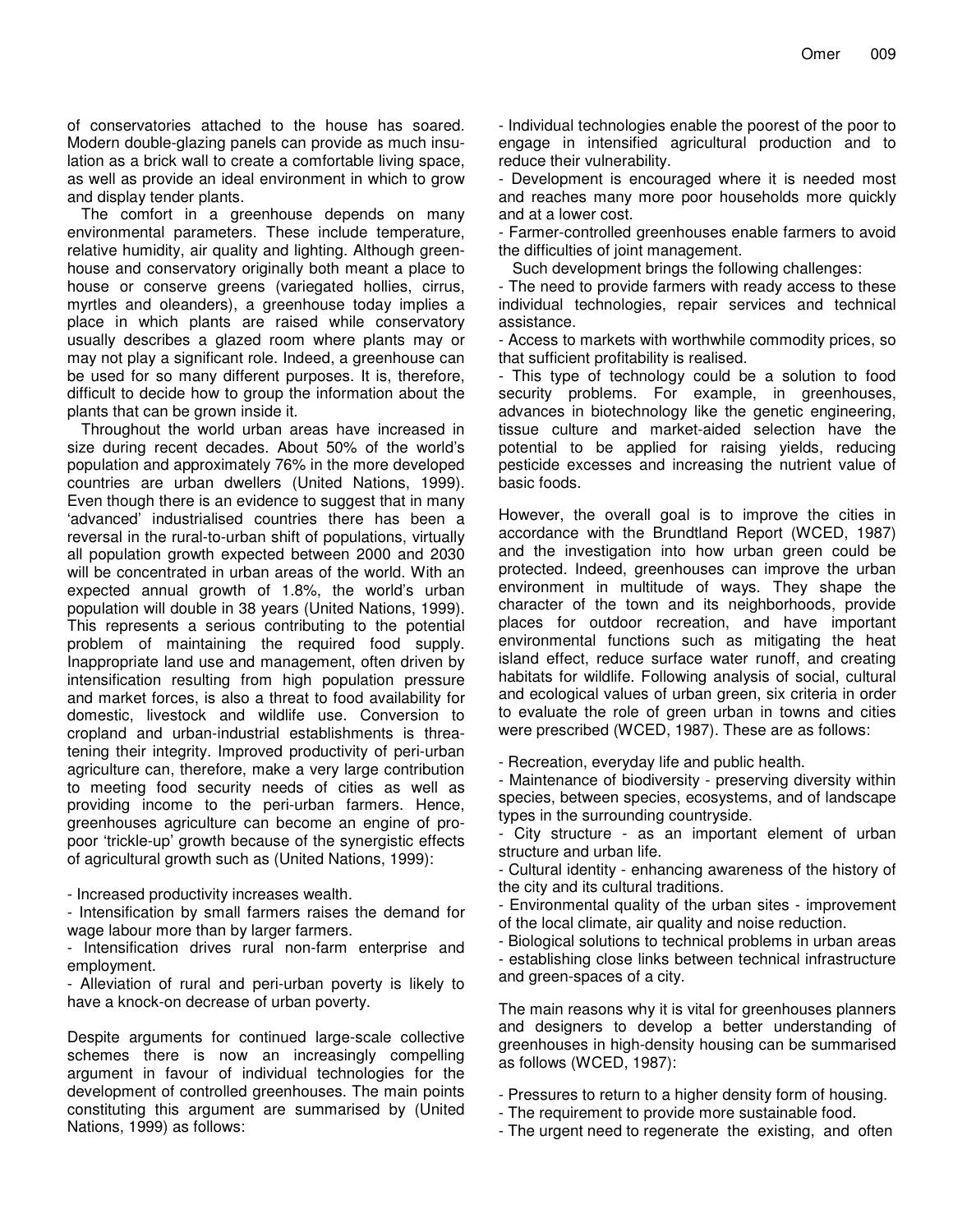decaying, houses built in the higher density, high-rise form, much of which is now suffering from technical problems.

The connection between technical change, economic policies and the environment is of primary importance as observed by most governments in developing countries, whose attempts to attain food self-sufficiency have led them to take the measures that provide incentives for adoption of the Green Revolution Technology (Herath, 1985). Since, the Green Revolution Technologies were introduced in many countries actively supported by irrigation development, subsidised credit, fertiliser programmes, self-sufficiency was found to be not economically efficient and often adopted for political reasons creating excessive damage to natural resources. Also, many developing countries governments provided direct assistance to farmers to adopt soil conservation measures. They found that high costs of establishment and maintenance and the loss of land to hedgerows are the major constraints to adoption (Herath, 1985). The soil erosion problem in developing countries reveals that a dynamic view of the problem is necessary to ensure that the important elements of the problem are understood for any remedial measures to be undertaken. The policy environment has, in the past, encouraged unsustainable use of land (Herath, 1985). In many regions, government policies such as provision of credit facilities, subsidies, price support for certain crops, subsidies for erosion control and tariff protection, have exacerbated the erosion problem. This is because technological approaches to control soil erosion have often been promoted to the exclusion of other effective approaches. However, adoption of conservation measures and the return to conservation depend on the specific agro-ecological conditions, the technologies used and the prices of inputs and outputs of production.

**Heat balance:** The greenhouse effect is one result of the differing properties of heat radiation generated at different temperatures. The high temperature sun emits radiation of short wavelength, which can pass through the atmosphere and through glass. Objects inside the greenhouse (or any other building), such as plants, absorb and then re-radiate this heat. Because the objects inside the greenhouse are at a lower temperature than the sun the radiated heat is of longer wavelengths and, hence, cannot re-penetrate the glass. This re-radiated heat is therefore trapped and causes the temperature inside the greenhouse to rise (BRECSU, 2000). It has been observed that there is a significant rise of between 2.5 and 15°C in the enclosed room air temperature of a controlled environment greenhouse as reported by various authors (Farm Energy Centre, 2000; Randall, 1998; Tiwari and Goyal, 1998; Santamouris et al., 1994; Santamouris et al., 1993; Mercier, 1982; Grafiadellis, 1987; Fotiades, 1987; Pacheco et al., 1987; Santamouris et al., 1996; Garzoli and Blackwell, 1981; Chandra and Albright, 1980). This leads to a thermal energy saving for heating a greenhouse and maintaining a favourable environment for crop production during the off-season of up to 75%.

At a certain prescribed depth an imposed temperature equal to a seasonal average ambient temperature, it is possible to identify the main parameters influencing the thermal behaviour of a greenhouse, which lead to a better understanding of the different processes inside the greenhouse.

Using the above concept with synthetic meteorological data (e.g., solar radiation, ambient temperature, wind speed, relative humidity, ground temperature, thermal and physical properties of the ground) will allow the prediction of energy consumption during a whole season in order to maintain the required inside air conditions for plant growth. Further modifications and introducing the more complex problem of plant growth, will allow programming the greenhouse for specific plants, thus improving the economic rentability of very specific types of solar collector.

**Ventilation:** Whereas heat loss in winter is a problem, it can be a positive advantage when greenhouse temperatures soar considerably above outside temperatures in summer. Table 2 illustrates typical greenhouse temperatures and gives an idea of temperature variation in a greenhouse. Therefore, ventilation is required to maintain the temperature at a level that plants can thrive, and to remove the still, humid air, which encourages the development of diseases. This can be achieved by natural ventilation, where warm air escapes and cool air enters through vents in the greenhouse roof (rigid vents), or by forced air ventilation, where a motorised fan designed specifically for greenhouses sucks warm air out of the greenhouse and pulling cool air in through openings on the opposite side.

The addition of side vents, which are optional extras on many small greenhouses, will, also, provide a more rapid movement of air. Cool air is drawn in from the side vents. As it heats up, it rises until it drawn out of the ridge vents. If only top ventilation is fitted, care needs to be taken not to open the vents too rapidly as rising warm air, particularly on cold days, will be quickly replaced by a block of cold air, which can prove a shock to plants. Where additional vents are available, these are best positioned on sidewalls. Table 3 gives typical ventilation space and vent numbers required for different greenhouses. Louvers will give adequate side ventilation and are less likely to cause draughts than standard ventilations (Anne, 1989). Further, the door opening can provide additional ventilation, which is particularly valuable in small greenhouses. However, this is not always desirable where security is a problem. Generally, ventilators should be provided on all sides of the greenhouse, so that on windy days the windward side can be closed to prevent draughts, while ventilation is opened on the leeward end side. The temperature in small greenhouses can rise rapidly, and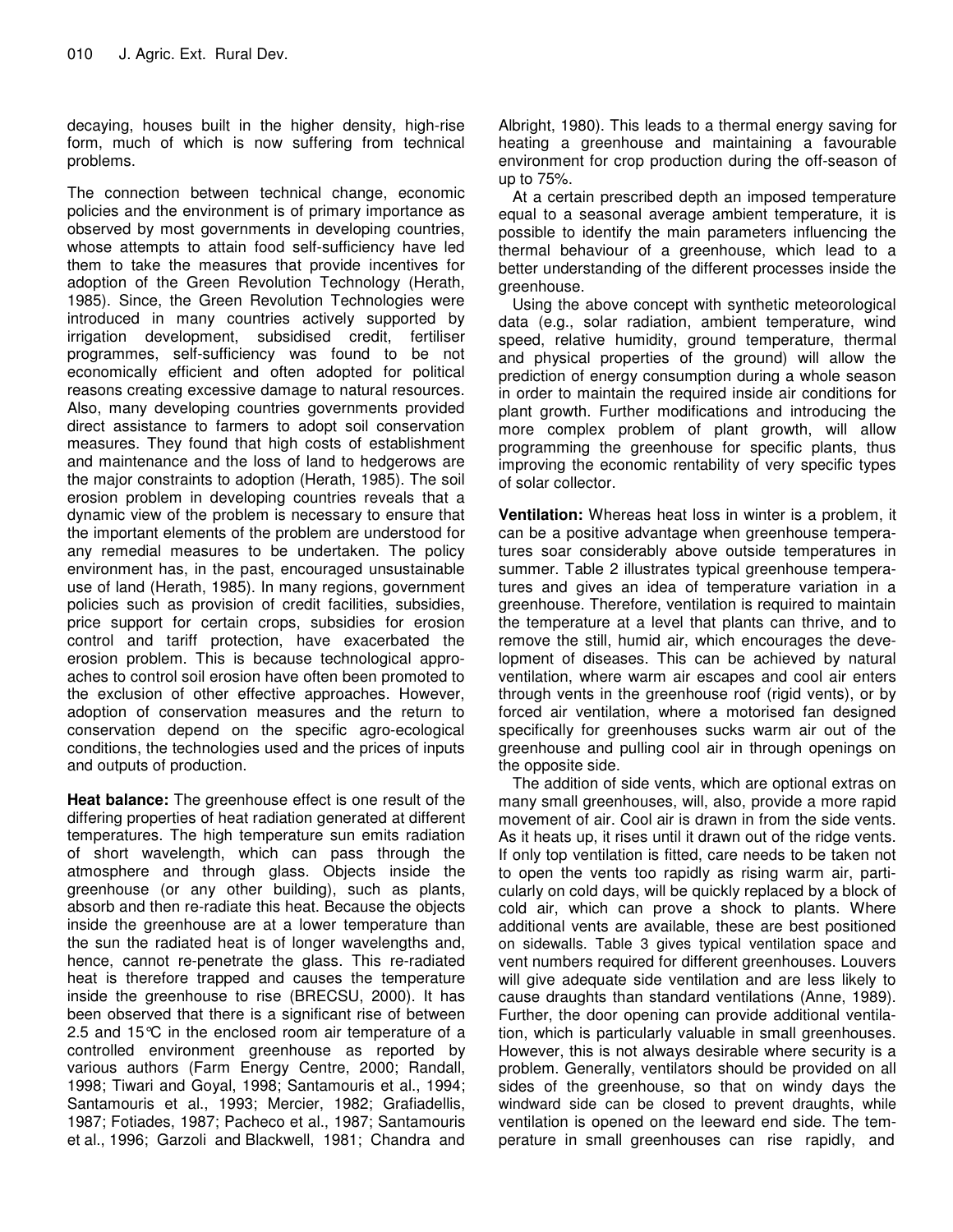**Table 2**. Typical greenhouse temperatures.

| Minimum winter temperature | <b>Conditions</b> |
|----------------------------|-------------------|
| 4 °C                       | Frost-free        |
| 10 °C                      | Temperate         |
| 15°C                       | Tropical          |

**Table 3.** Ventilation needs.

| Greenhouse<br>size         | Ground area       | Ridge ventilators space<br>required | Number of 0.6 x 0.6 m ridge-<br>vents required |
|----------------------------|-------------------|-------------------------------------|------------------------------------------------|
| $1.8 \times 2.5$ m         | 4.5 $m^2$         | 0.9 m <sup>2</sup>                  |                                                |
| $2.5 \times 3$ m           | $7.5 \text{ m}^2$ | 1.5 $m^2$                           | 4                                              |
| $3 \times 3.7$ m           | 11.1 $m^2$        | 2.2 m <sup>2</sup>                  | 6                                              |
| $3.7 \times 4.3 \text{ m}$ | 15.9 $m^2$        | 3.2 $m2$                            | 9                                              |

and, hence, requires continuous monitoring and control. Note that manual control may lead to wide fluctuations in temperature. However, sufficient ventilation in greenhouse is essential for healthy plant growth. Hence, warm air gathering inside the roof may need to be released through a mop fan and replaced by cooler air.

**Relative humidity:** Air humidity is measured as a percentage of water vapour in the air on a scale from 0 - 100%, where 0% being dry and 100% being full saturation level. The main environmental control factor for dust mites is relative humidity. The followings are the practical methods of controlling measures available for reducing dust mite populations:

- Chemical control.
- Cleaning and vacuuming.
- Use of electric blankets, and
- Indoor humidity.

Indoor relative humidity control is one of the most effective long-term mite control measures. There are many ways in which the internal relative humidity can be controlled including the use of appropriate ventilation, the reduction of internal moisture production and maintenance of adequate internal temperatures through the use of efficient heating and insulation (Lynn, 1993). Plants, usually, require a humidity level of 50 - 60%, and succulents require 35 - 40% (Lynn, 1993). For small greenhouses, simple, automatic controls would create ideal conditions for plants and ensure that ventilation is provided only when required. This prevents the rapid fluctuations in temperature and higher fuel bills that can occur with manual control. For larger ones, however, more sophisticated controls may need to be implemented.

As the sun comes through the glass and gives the plants the energy they need to grow, it will, also, quickly

raise the temperature. With no shade and inadequate ventilation, temperatures up to 35°C can be reached very quickly. This is uncomfortable for both plants and people, although plants can tolerate high temperatures, if provided with good ventilation. Also, to allow the carbon dioxide needed for photosynthesis into the plant, the small pores in the leaf, called stomata, must be open and so water will be lost into the air. Keeping the atmosphere humid will help, but eventually the plant will have to shut its stomata, and then growth will come to a stop. All plants have a minimum, optimum and maximum temperature for growth. During the time of the year when they are actively growing, a temperature as close as possible to the optimum is preferred.

The ideal living area: Most people would maintain a steady temperature between 15.5 and 21°C. For comfort, the level of atmospheric humidity should be low and indeed living areas should, generally, have a dry atomsphere (Lynn, 1993). Hence, artificial heating in autumn, winter and spring will, usually, be required.

Plants cannot live comfortably in an area of high humidity like human beings. Also, most plants do not like the combination of high temperatures and dry air. Tropical and sub-tropical plants, for instance, would make very poor growth in such environment and the leaves may shrive and dry up, or turn brown at the edges. Table 4, which is reproduced from (Lynn, 1993), classifies plants according to their climate preferences. The table, also, indicates that there are many plants that can be grown in a humid 'microclimate'. During the summer the greenhouse is generally warm and plants are sizzling. Good thermometers are good troubleshooters and enable the greenhouse operator to monitor the shifts in temperature and take appropriate action when necessary. Also, greenhouses can be very arid places in summer. Most greenhouse plants prefer a slightly humid atmosphere. A group of plants growing together will create heir own, more humid microclimate. Plants fro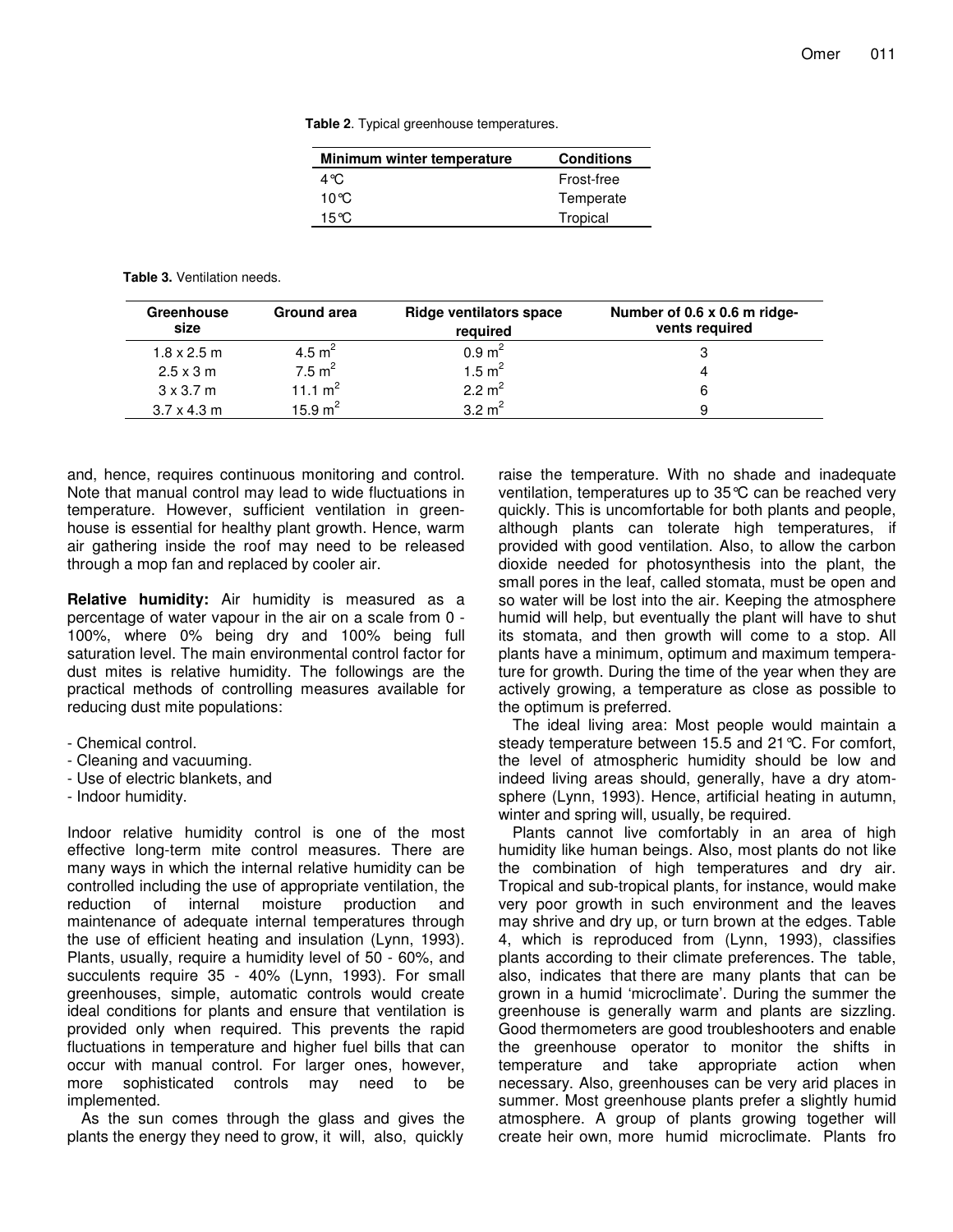| <b>Types/conditions</b>         | Warm conditions and high<br>humidity | Warm conditions and thrive<br>in a dry atmosphere | Cool                           |
|---------------------------------|--------------------------------------|---------------------------------------------------|--------------------------------|
| <b>Shrubs</b>                   | Aphelandra, Gardenia                 | Lantana, Cestrum                                  | Acacia, Lantana                |
| <b>Climbers</b>                 | Allamanda, Hoya                      | Plumbago                                          | Jasminum, Plumbago             |
| Flowering pot plants short-term | Capsicum, Celosia                    | Ipomoea                                           | Solanum, Primula               |
| Flowering pot plants long-term  | Begonia, Euphorbia                   | Fuchsis, Cacti                                    | Clivia, Erica                  |
| Foliage pot plants              | Ferns, Ficus                         | Sansevieria                                       | Coleus, Hedera                 |
| Bulbous and tuberous plants     | Canna                                | Vallota, Gloriosa                                 | Cyclamen, Lilium               |
| Fruits                          | Citrus                               | $\overline{\phantom{0}}$                          | Vitis Vinifera, Prunus Persica |

**Table 4.** Atmospheric conditions for plants (Lynn, 1993).



**Figure 7.** Ambient temperature, relative humidity and COP.

the Mediterranean are a good choice as they are naturally adapted to hot and dry summer.

**Transpiration:** Transpiration is a process used by plants to maintain their temperature when the environment is too warm. It serves the same functions as sweating in some animals. In order to cool the area around it, plants release water through the leaves. High rates of transpiretion will occur if temperature of the growing environment is too high, and this can seriously affect the nutrient solution. As a plant transpires, it will draw up more water from the solution to replace what has been lost. This will have an impact on the water ratio of the nutrient solution, which will affect both pH (potential of Hydrogen) and the level of conductivity of these nutrients from soil to the plant. Maintaining a basic nutrient solution of pH, which, in turn, affects how easy the plant, can take in the nutrient solution. In a good growing environment, the quantity of growth and yield primarily depends on the quality of the nutrient solution. A nutrient solution contains (Paul, 2001):

### - Water

- A nutrient concentrate, which provides the basic food for plants.

- One or more nutrient additives, which provide supplementary nutrients, required to promoting specific processes within the plants development. - Possibly pH solution.

Plants, like human beings, need tender loving care in the form of optimum settings of light, sunshine, nourishment, and water. Hence, the control of sunlight, air humidity and temperatures in greenhouses are the key to successful greenhouse gardening. The mop fan is a simple and novel air humidifier; which is capable of removing particulate and gaseous pollutants while providing ventilation. It is a device ideally suited to greenhouse applications,<br>which require robustness, low cost, minimum which require robustness, low cost, minimum maintenance and high efficiency. A device meeting these requirements is not yet available to the farming community. Hence, implementing mop fans aids sustainable development through using a clean, environmentally friendly device that decreases load in the greenhouse and reduces energy consumption. The effect of indoor (greenhouse) conditions and outdoor (ambient) conditions (temperature and relative humidity) on system performance is illustrated in Figure 7.

**Heat transfer:** The total rate of heat transfer on a surface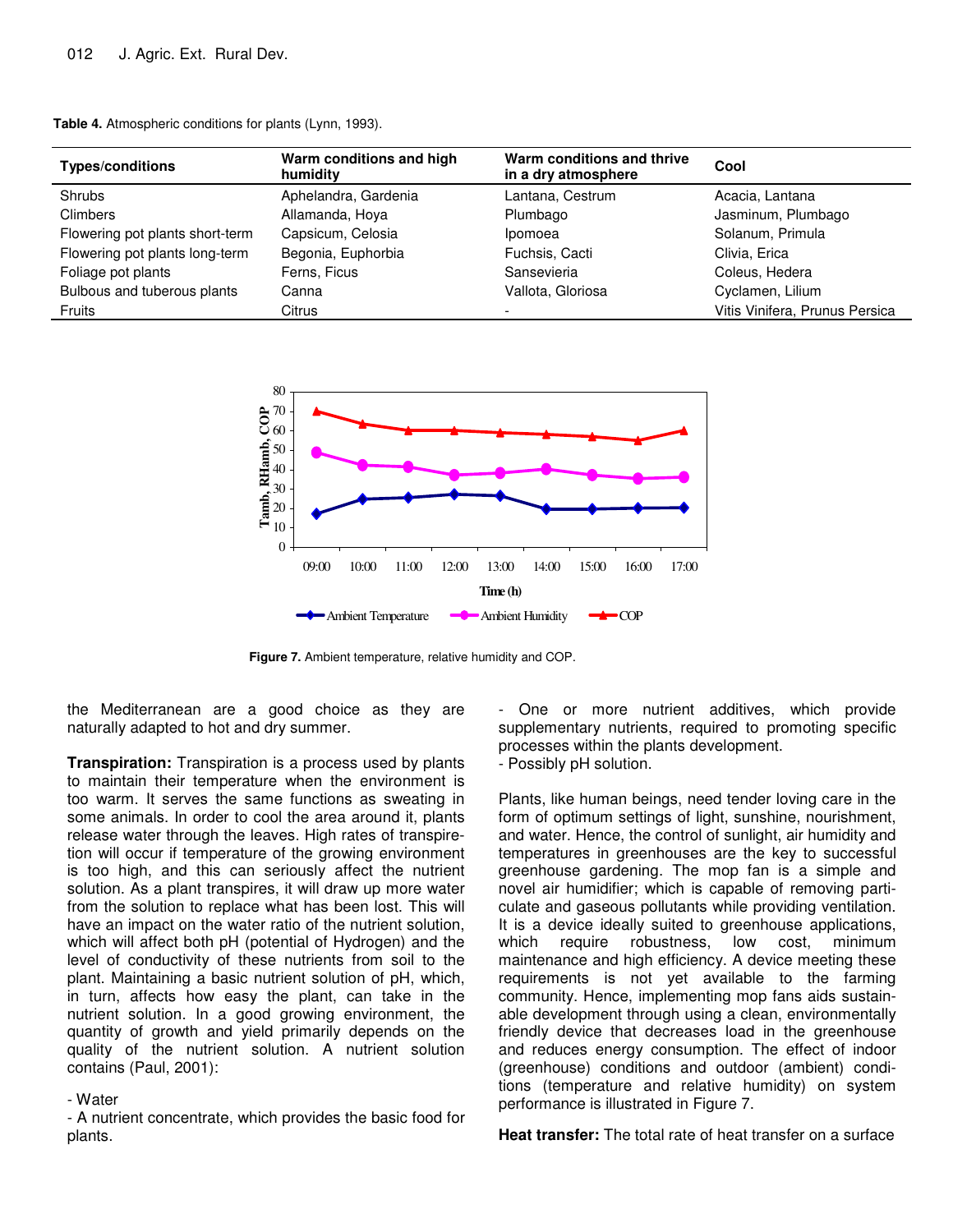

**Figure 8**. A combination of heat and mass transfer on the surface.

of a soil per unit area $\mathcal{Q}_n^{\textit{n}}$ *total* , shown in Figure 8, is a combination of radiation heat transfer $\mathcal{Q}_n^{n}$ *rad* , convection heat transfer *Q n conv* and heat transfer sue to evaporation $\mathcal{Q}^{\scriptscriptstyle n}_{\scriptscriptstyle e}$ *evap* , illustrated in the following equation:

$$
\boldsymbol{Q}_{total}^{n} = \boldsymbol{Q}_{rad}^{n} + \boldsymbol{Q}_{conv}^{n} + \boldsymbol{Q}_{evap}^{n}
$$
 (3)

Where:

 $\overline{\mathcal{Q}}_{n}^{n}$ *rad* Can be expressed in terms of emissive ε, surface temperature  $\mathsf{T}_\mathsf{s}$  and the surrounding temperature  $\mathsf{T}_\mathsf{surr}\mathsf{T}_\mathsf{surr}$ 

$$
\boldsymbol{Q}_{rad}^{n} = \varepsilon \, \boldsymbol{\delta} \, (\mathsf{T}_{\mathrm{s}} - \mathsf{T}_{\mathrm{surf}}) \tag{4}
$$

For the rate of convection heat transfer $\boldsymbol{\mathcal{Q}}^{n}_{\scriptscriptstyle{G}}$ *conv* , combinations of both natural and forced convection are considered especially for low air velocities. The vapour pressure of air far away from the watered-surface  $P_{v,\infty}$ , is a function of relative humidity  $\varphi$  and saturated water vapour pressure  $P_{T^{\infty}$ , sat (Cengel, 1998):

$$
P_{v,\infty} = \varphi \ P_{T^{\infty}, \text{ sat}} \tag{5}
$$

Treating the water vapour and air an ideal gas, the densities of water vapour, dry air and their mixture at airwater interface and far from the surface are determined in the following equations:

At the surface:

$$
\rho_{v,s} = P_{v,s}/R_v T_s \tag{6}
$$

$$
\rho_{a,s} = P_{a,s}/R_a T \tag{7}
$$

 $\rho_{s} = \rho_{v,s} + \rho_{a,s}$  (8)

And away from the surface:

$$
\rho_{v,\infty} = P_{v,\infty}/R_v T_{\infty} \tag{9}
$$

$$
\rho_{a,\infty} = P_{a,\infty}/R_a T_{\infty} \tag{10}
$$

$$
\rho_{\infty} = \rho_{v,\infty} + \rho_{a,\infty} \tag{11}
$$

$$
\left\{\n\begin{array}{c}\nG_r/R_e^2 < 0.1 \quad \text{forced convection} \\
< G_r/R_e^2 < 10 \text{ mixed (forced + natural) convection} \\
10 < G_r/R_e^2 \quad \text{natural convection}\n\end{array}\n\right\}
$$

(12)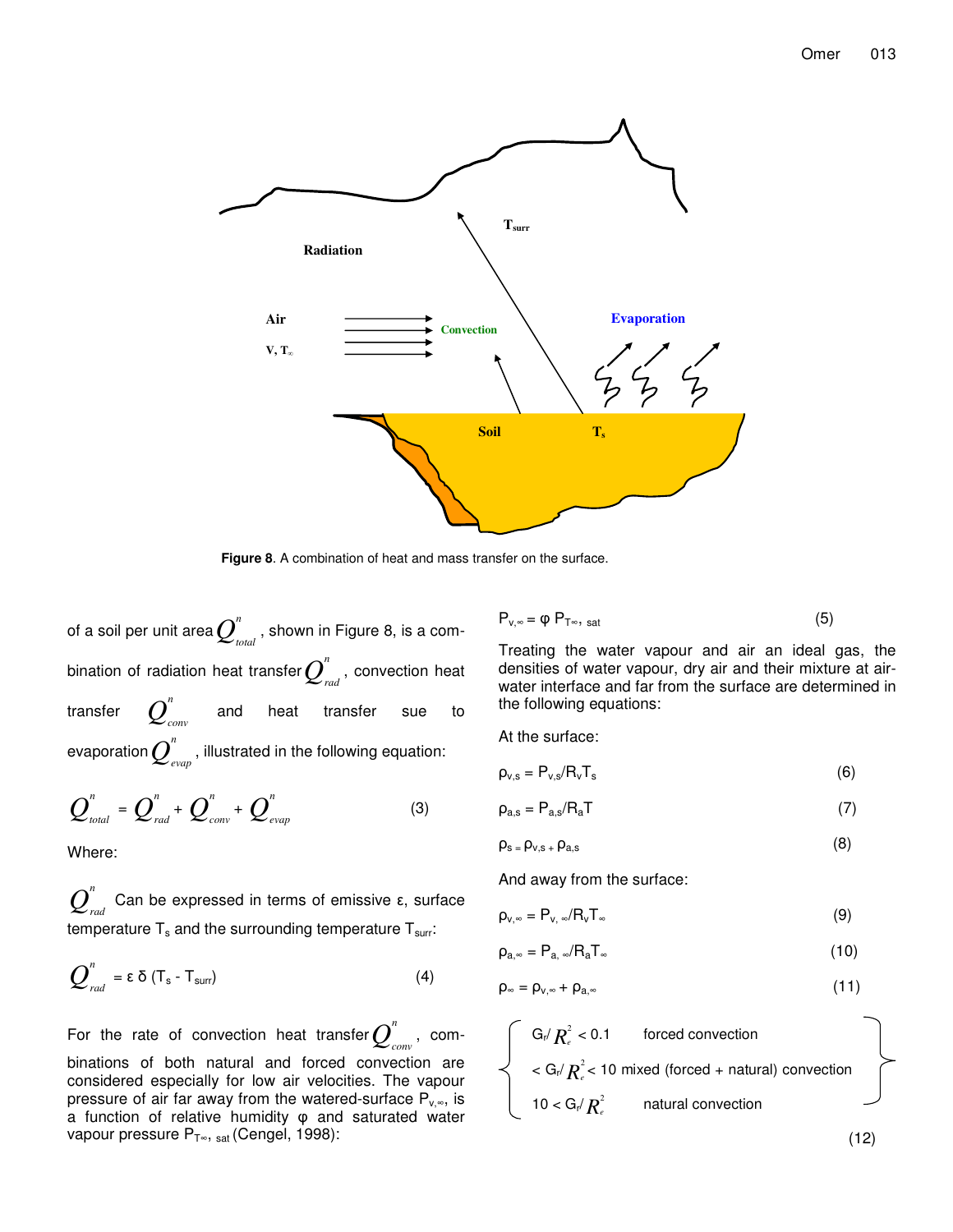

**Figure 9.** Heat pump works by promoting the evaporation and condensation of a refrigerant.

Where:  $\mathrm{G}_\mathrm{r}$  is Grash of number and  $\mathrm{R}_\mathrm{e}$  is Reynolds.

# **GROUND SOURCE HEAT PUMPS**

Heat pumps function by moving (or pumping) heat from one place to another. Like a standard air-conditioner, a heat pump takes heat from inside a building and dumps it outside. The difference is that a heat pump can be reversed to take heat from a heat source outside and pump it inside. Heat pumps use electricity to operate pumps that alternately evaporate and condense a refrigerant fluid to move that heat. In the heating mode, heat pumps are far more "efficient" at converting electricity into usable heat because the electricity is used to move heat, not to generate it.

The most common type of heat pump-air-source heat pump-uses outside air as the heat source during the heating season and the heat sink during the airconditioning season. Ground-source and water-source heat pumps work the same way, except that the heat source/sink is the ground, groundwater, or a body of surface water, such as a lake. For simplicity, watersource heat pumps are often lumped with ground-source heat pumps, as in this case.

The efficiency or coefficient of performance (COP) of ground-source heat pumps (GSHPs) is significantly higher than that of air-source heat pumps because the heat source is warmer during the heating season and the heat sink is cooler during the cooling season. GSHPs are also known as geothermal heat pumps.

GSHPs are environmentally attractive because they

deliver so much heat or cooling energy per unit of electricity consumed. The COP is usually 3 or higher. The best GSHPs are more efficient than high-efficiency gas combustion, even when the source efficiency of the electricity is taken into account.

GSHPs are generally most appropriate for residential and small commercial buildings, such as small-town post offices. In residential and small (skin-dominated) commercial buildings, GSHPs make the most sense in mixed climates with significant heating and cooling loads because the high-cost heat pump replaces both the heating and air-conditioning system.

Because GSHPs are expensive to install in residential and small commercial buildings, it sometimes makes better economic sense to invest in energy efficiency measures that significantly reduce heating and cooling loads, and then install less expensive heating and cooling equipment. The savings in equipment may be able to pay for most of the envelope improvements. If a GSHP is to be used, planning the site work and project scheduling needed so carefully that the ground loop can be installed with minimum site disturbance or in an area that will be covered by a parking lot or driveway.

GSHPs are generally classified according to the type of loop used to exchange heat with the heat source/sink. Most common are closed-loop horizontal and closed-loop vertical systems (Figure 9). Using a body of water as the heat source/sink is very effective, but seldom available as an option. Open-loop systems are less common than closed-loop systems due to performance problems (if detritus gets into the heat pump) and risk of contaminating the water source or, in the case of well water, inade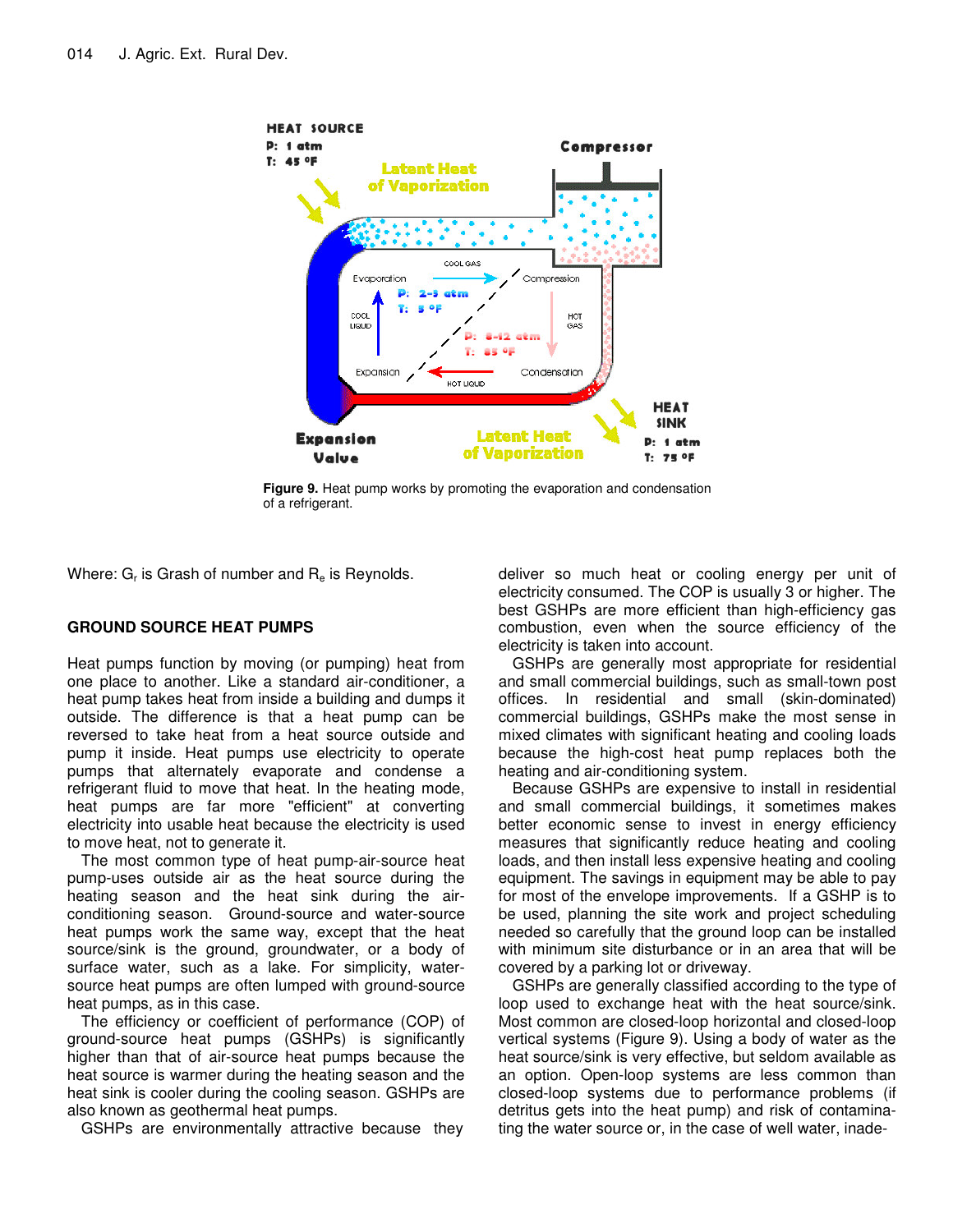quately recharging the aquifer. GSHPs are complex. Basically, water or a nontoxic antifreeze-water mix is circulated through buried polyethylene or polybutylene piping. This water is then pumped through one of two heat exchangers in the heat pump. When used in the heating mode, this circulating water is pumped through the cold heat exchanger, where its heat is absorbed by evapouration of the refrigerant. The refrigerant is then pumped to the warm heat exchanger, where the refrigerant is condensed, releasing heat in the process. This sequence is reversed for operation in the cooling mode.

Direct-exchange GSHPs use copper ground-loop coils that are charged with refrigerant. This ground loop thus serves as one of the two heat exchangers in the heat pump. The overall efficiency is higher because one of the two separate heat exchangers is eliminated, but the risk of releasing the ozone-depleting refrigerant into the environment is greater. Direct-exchange systems have a small market share.

An attractive alternative to conventional heating, cooling, and water heating equipment is the GSHP. The higher initial cost of this equipment must be justified by operating cost savings. Therefore, it is necessary to predict energy use and demand. However, there are no seasonal ratings for this type of equipment. The ratings for GSHPs calculate performance at a single fluid temperature (32°F) for heating COP and a second for cooling energy efficiency rating (EER) (77°F). These ratings reflect temperatures for an assumed location and ground heat exchanger type, and are not ideal indicators of energy use.

This problem is compounded by the nature of ratings for conventional equipment. The complexity and many assumptions used in the procedures to calculate the seasonal efficiency for air-conditioners, furnaces, and heat pumps (SEER, AFUE, and HSPF) make it difficult to compare energy use with equipment rated under different standards. The accuracy of the results is highly uncertain, even when corrected for regional weather patterns. These values are not indicators for demand since they are seasonal averages and performance at severe conditions is not heavily weighted.

The American Society of Heating, Refrigerating, and Air-Conditioning Engineers (ASHRAE) recommends a weather driven energy calculation, like the bin method, in preference to single measure methods like SEER, HSPF, EER, COP, and AFUE. The bin method permits the energy use to be calculated based on local weather data and equipment performance over a wide range of temperatures (Heinonen et al., 1996). The bin method also calculates demand at the most severe conditions. This method was used to compare the energy use and demand of high efficiency equipment in Sacramento, California and Salt Lake City, Utah. The equipment considered was a high efficiency single speed air source, a variable speed air source heat pump and electric airconditioner with a natural gas furnace, and a GSHP (Heinonen et al., 1996).

### **Heat pump principles**

Heat flows naturally from a higher to a lower temperature. Heat pumps, however, are able to force the heat flow in the other direction, using a relatively small amount of high quality drive energy (electricity, fuel, or high-temperature waste heat). Heat pumps can transfer heat from natural heat sources such as the air, ground or water, to a building. By reversing the heat pump it can also be used for cooling. Heat is transferred in the opposite direction, from the application that is cooled, to surroundings at a higher temperature.

In order to transport heat external energy is needed to drive the heat pump. Theoretically, the total heat delivered by the heat pump is equal to the heat extracted from the heat source, plus the amount of drive energy supplied. Electrical powered heat pumps, for heating buildings, typically supply 100 kWh of heat with just 20 - 40 kWh of electricity. Because heat pumps consume less energy than conventional heating systems, there use will help to reduce the harmful emissions of carbon dioxide, Sulphur dioxide and nitrogen oxides. However, the overall environmental impact of electric heat pumps depends very much on how the electricity is produced. Heat pumps driven by electricity generated by hydropower, wind power, photovoltaics or other renewable sources will reduce emissions more significantly than if the electricity is generated by coal, oil or gas-fired power plants.

The great majority of heat pumps work on the principle of the vapour compression cycle. The main components in such a heat pump are the compressor, the expansion valve and the two heat exchangers referred to as the evaporator and the condenser. A heat pump can take heat out of an interior space, or it can put heat into an interior space (Figures 10 - 11). A volatile liquid, known as the working fluid or refrigerant, circulates through the four components. In the evaporator the temperature of the refrigerant is kept lower than the temperature of the heat source. This allows heat to flow from the heat source (ground loops, air or loops in water e.g., rivers etc.) to the refrigerant. As the refrigerant warms up it evaporates. This vapour is then compressed by the compressor to a higher pressure and temperature. The hot vapour then enters the condenser, where it condenses and gives off useful heat. Finally, the high-pressure working fluid is expanded to the evaporator pressure and temperature in the expansion valve. The refrigerant is returned to its original state and once again enters the evaporator.

The compressor is driven by an electric motor and pumps circulate the water through (ground loops, or loops in water e.g., rivers etc.). The domestic fridge uses the same technology. When putting food and drink into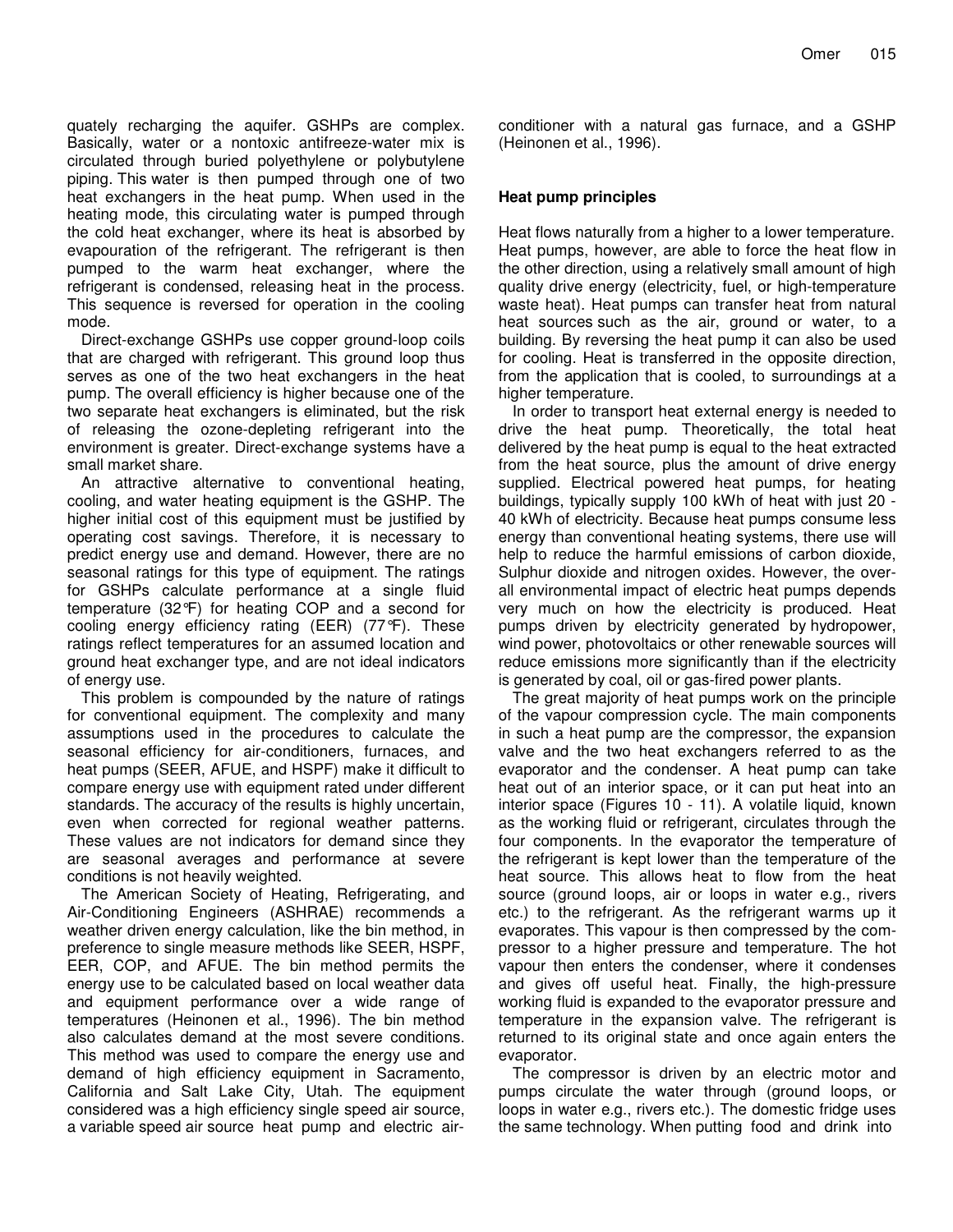

**Figure 10.** Earth heat.



**Figure 11.** Geothermal energy, comprising geothermal and mixed resources in the shallow subsurface.

fridge the low-grade heat it carries (after all it is usually warmer than the inside of the fridge) is transferred from the icebox to the refrigerant in the unit. The refrigerant is then compressed and expanded to raise the heat; this high grade heat is then expelled from the back of the fridge. This is why the inside of the fridge remains cold whilst the back of the fridge gets hot.

In the cooling mode, cool vapour arrives at the compressor after absorbing heat from the building. The compressor compresses the cool vapour into a smaller volume, increasing its heat density. The refrigerant exits the compressor as a hot vapour, which then goes into the earth loop field. The loops act as a condenser condensing the vapour until it is virtually all-liquid. The refrigerant leaves the earth loops as a warm liquid. The flow control regulates the flow from the condenser such that only liquid refrigerant passes through the control. The refrigerant expands as it exits the flow control unit and becomes a cold liquid.

The term "ground source heat pump" has become an all-inclusive term to describe a heat pump system that uses the earth, ground water, or surface water as a heat source and/or sink. The GSHP systems consist of three loops or cycles as shown in Figure 12. The first loop is on the load side and is either air/water loop or a water/ water loop, depending on the application. The second loop is the refrigerant loop inside a water source heat pump. Thermodynamically, there is no difference between the well-known vapour-compression refrigeration cycle and the heat pump cycle; both systems absorb heat at a low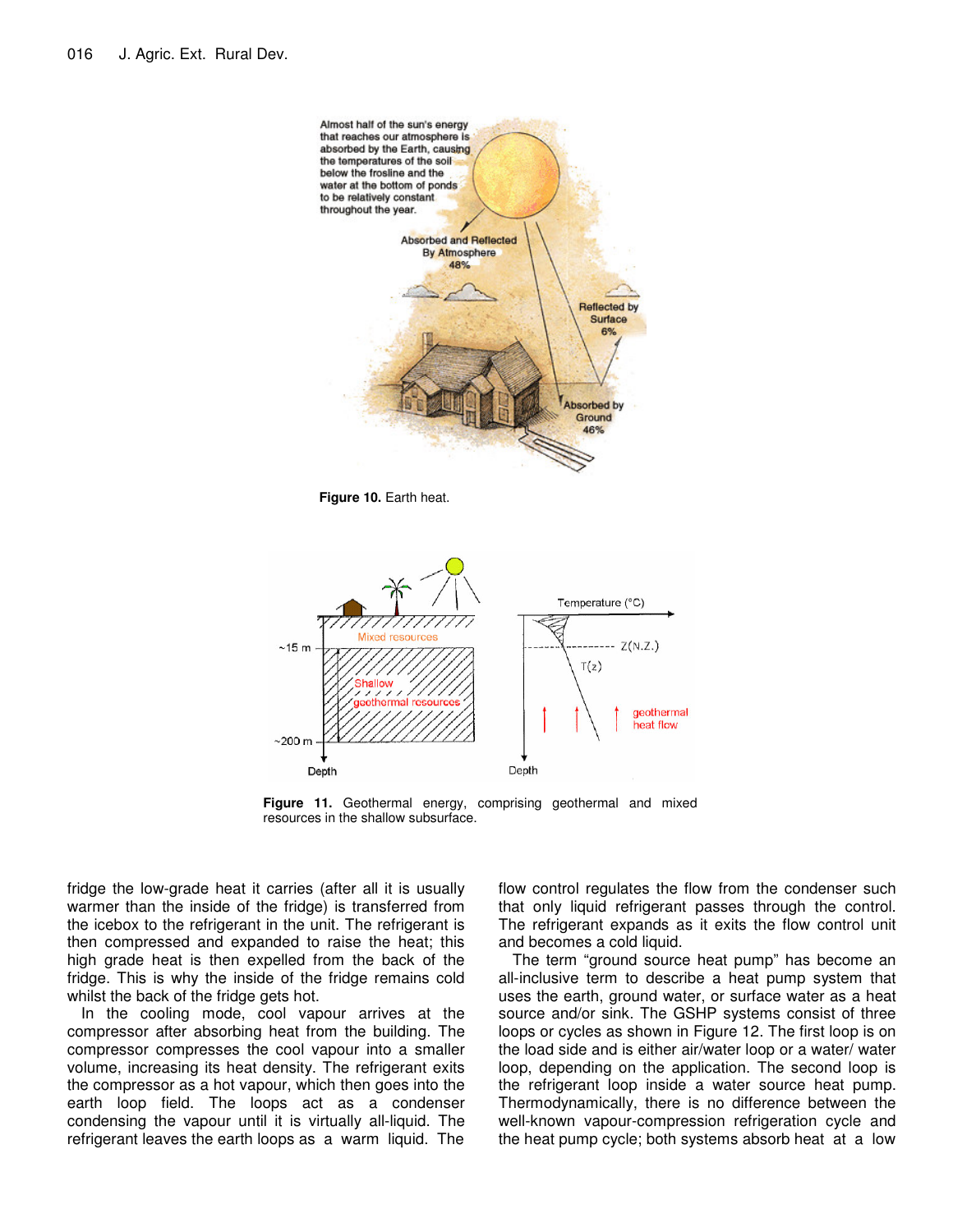

**Figure 12.** Standing column well.

temperature level and reject it to a higher temperature level. The difference between the two systems is that a refrigeration application is only concerned with the low temperature effect produced at the evaporator, while a heat pump may be concerned with both the cooling effect produced at the evaporator as well as the heating effect produced at the condenser. In these dual-mode GSHP systems, a reversing valve is used to switch between heating and cooling modes by reversing the refrigerant flow direction. The third loop in the system is the ground loop in which water or an antifreeze solution exchanges heat with the refrigerant and the earth.

The GSHPs utilise the thermal energy stored in the earth through either vertical or horizontal closed loop heat exchange systems buried in the ground. Many geological factors impact directly on site characterisation and subsequently the design and cost of the system. The solid geology of the United Kingdom varies significantly. Furthermore there is an extensive and variable rock head cover. The geological prognosis for a site and its anticipated rock properties influence the drilling methods and therefore system costs. Other factors important to system design include predicted subsurface temperatures and the thermal and hydrological properties of strata. GSHP technology is well established in Sweden, Germany and North America, but has had minimal impact in the United Kingdom space heating and cooling market. Perceived barriers to uptake include geological uncertainty, concerns regarding performance and reliability, high capital costs and lack of infrastructure. System performance concerns relate mostly to uncertainty in design input parameters, especially the temperature and thermal properties of the source. These in turn can impact on the capital cost, much of which is associated with the installation of the external loop in horizontal trenches or vertical boreholes. The temperate United Kingdom climate means that the potential for heating in winter and cooling in summer from a ground source is less certain owing to the temperature ranges being narrower than



**Figure 13.** A photograph showing the connection of heat pump to the ground source.

those encountered in continental climates. This project will develop an impartial GSHP function on the site to make available information and data on site-specific temperatures and key geotechnical characteristics.

The GSHPs are receiving increasing interest because of their potential to reduce primary energy consumption and thus reduce emissions of greenhouse gases. The technology is well established in North Americas and parts of Europe, but is at the demonstration stage in the United Kingdom. The information will be delivered from digital geoscience's themes that have been developed from observed data held in corporate records. These data will be available to GSHP installers and designers to assist the design process, therefore reducing uncertainties. The research will also be used to help inform the public as to the potential benefits of this technology.

Geothermal energy use has a net positive environmental impact. Geothermal power plants have fewer and more easily controlled atmospheric emissions than either fossil fuel or nuclear plants. Direct heat uses are even cleaner and are practically non-polluting when compared to conventional heating. Another advantage, which differentiates geothermal energy from other renewables, is its continuous availability, 24 h a day all year round. While production costs are at times competitive and in other cases marginally higher than conventional energy, front-end investment is quite heavy and not easily funded.

# **Heat pumps**

A heat pump can take low temperature heat and upgrade it to a higher and more useful temperature (Figure 13). If this heat comes from an ambient source, for example outside air or the ground, the use of a heat pump can result in savings in fossil fuel consumption and thus a reduction in the emission of the GHGs and other pollutants. The GSHPs in particular are receiving increasing interest and the technology is now well established with over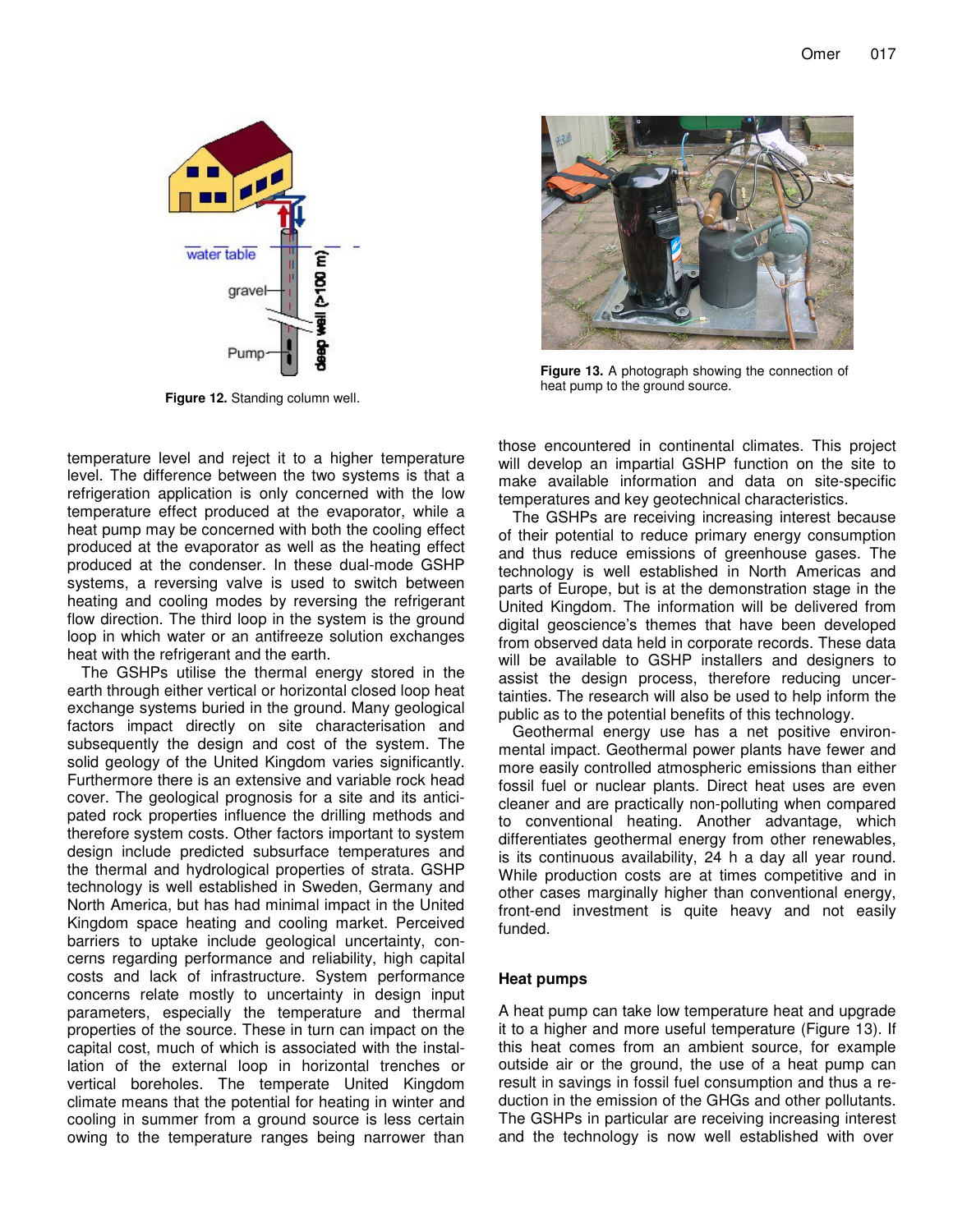550,000 units (80% of which are domestic) installed worldwide and over 66,000 installed annually (Huttrer, 2001). Despite increasing use elsewhere, the GSHPs are a relatively unfamiliar technology in the UK although the performance of systems is now such that, properly designed and installed, they represent a very carbonefficient form of space heating.

The GSHPs can be used to provide space and domestic water heating and, if required, space cooling to a wide range of building types and sizes. The provision of cooling, however, will result in increased energy consumption and the efficiently it is supplied. The GSHPs are particularly suitable for new build as the technology is most efficient when used to supply low temperature distribution systems such as underfloor heating. They can also be used for retrofit especially in conjunction with measures to reduce heat demand. They can be particularly cost effective in areas where mains gas is not available or for developments where there is an advantage in simplifying the infrastructure provided. This application will concentrate on the provision of space and water heating to individual dwellings but the technology can also be applied to blocks of flats or groups of houses (Omer, 2003; Lund et al., 2005; Brain and Mark, 2007; Federal Ministry for the Environment, 2005; WRAP, 2006).

# **BIOENERGY UTILISATION**

The increased demand for gas and petroleum, food crops, fish and large sources of vegetative matter mean that the global harvesting of carbon has in turn intensified. It could be said that mankind is mining nearly everything except its waste piles. It is simply a matter of time until the significant carbon stream present in municipal solid waste is fully captured. In the meantime, the waste industry needs to continue on the pathway to increased awareness and better optimised biowaste resources. Optimisation of waste carbon may require widespread regulatory drivers (including strict limits on the land filling of organic materials), public acceptance of the benefits of waste carbon products for soil improvements/crop enhancements and more investment in capital facilities. In short, a significant effort will be required in order to capture a greater portion of the carbon stream and put it to beneficial use. From the standpoint of waste practitioners, further research and pilot programmes are necessary before the available carbon in the waste stream can be extracted in sufficient quality and quantities to create the desired end products. Other details need to be ironed out too, including measurement methods, diversion calculations, sequestration values and determination of acceptance contamination thresholds.

The internal combustion engine is a major contributor to rising  $CO<sub>2</sub>$  emissions worldwide and some pretty dramatic new thinking is needed if our planet is to counter the effects. With its use increasing in developing world economies, there is something to be said for the argument that the vehicles we use to help keep our innercity environments free from waste, litter and grime should be at the forefront of developments in low-emissions technology. Materials handled by waste management companies are becoming increasingly valuable. Those responsible for the security of facilities that treat waste or manage scrap will testify to the precautions needed to fight an ongoing battle against unauthorised access by criminals and crucially, to prevent the damage they can cause through theft, vandalism or even arson. Of particular concern is the escalating level of metal theft, driven by various factors including the demand for metal in rapidly developing economies such as India and China.

# **Biogas technology**

Anaerobic digestion (AD) has, for some time, been considered an important technology in the treatment of waste and in the development of energy recovery solutions. Historically, many anaerobic digestion plants have tended to specialise in the treatment of manure or sludge. In today's market, the latest AD plants have to handle more complex substances and varying volume streams. As a result, the demands placed on this technology in terms of reliability, stability and robustness are significant. Also, significant is the potential contribution AD could make to solving our most pressing environmental concern-namely a reduction in the anthropogenic emission of GHGs. AD technology can reduce unwanted and uncontrolled emissions of methane by tapping the energy potential of this gas while reducing the volume of waste going to landfill. Anaerobic digestion is a biochemical process where, in the absence of oxygen, bacteria break down organic matter to produce biogas plus liquor and a fibre.

The biogas consists of 55 - 70% methane  $(CH_4)$  and 30  $-$  45% carbon dioxide (CO<sub>2</sub>) and can be used to generate energy through a generator. The energy content of biogas is 20 - 25 MJm<sup>3</sup>. Alternatively; the gas can be cleaned and then either compressed for use in vehicle transport (compressed natural gas) or injected into the gas distribution network. An average  $CH<sub>4</sub>$  yield per metric ton of treated waste (sludge, manure) ranges from 50 - 90 Nm $^3$  per ton and for municipal solid waste (MSW) the yield increases to 75 - 120 Nm<sup>3</sup> per ton. The liquid fraction, with a high nutrient content and the fibre fraction can be used as a soil improver. More modern plants have been developed to process MSW, industrial solid wastes and industrial wastewaters, but impurities and the varying content of lipids, proteins and carbohydrates can cause problems. These wastes can be characterised according to their COD concentration. COD refers to the total quantity of oxygen required for oxidation to carbon dioxide and water and is a measure of the organic content of the waste. COD loading rate is the daily quantity of organic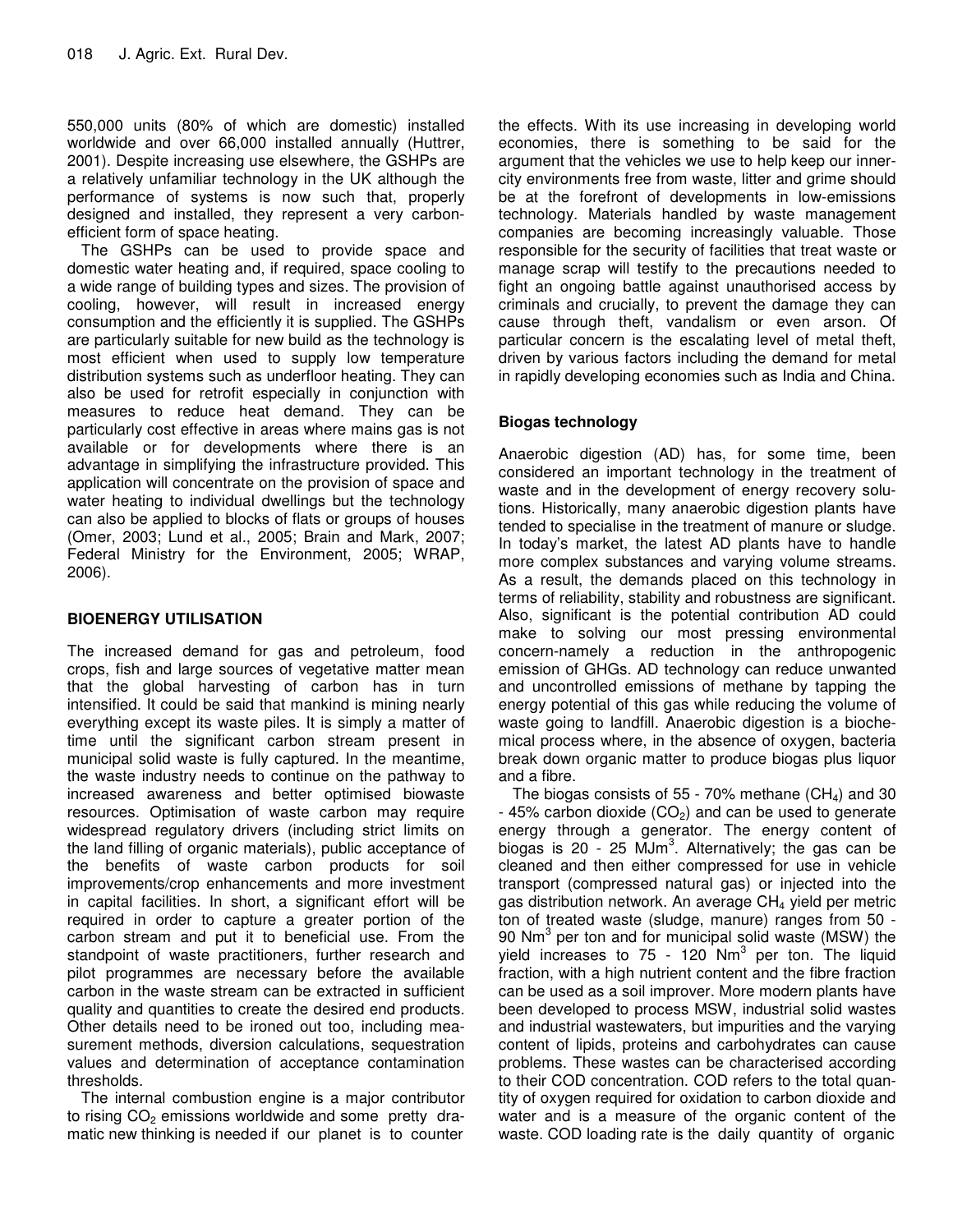

**Figure 14.** pH sludge before and after treatment in the digester

matter, expressed COD, feed per m<sup>3</sup> digester volume per day that is, kg COD/m<sup>3</sup>/d. Some systems have been invented to process substrates with a minor COD concentration  $\langle$  <25 gO<sub>2</sub>/litre raw material), for example:

- Up flow anaerobic sludge blanket (UASB).

- Expanded granular sludge blanket (EGSB).
- Internal circulation (IC).

With a loading rate of  $\geq$ 15 kg COD/m<sup>3</sup> fermenter/d it possessed a sharp differentiation to traditional biogas plants. The advantages of the system are the following:

- Prevention of foam and floating layers- therefore high loading rates:

- No chemical requirement, no pH regulation- therefore cost savings.

- Low hydraulic retention time- therefore low demand for fermenter volume.

- Intense contact between substrate and microorganismstherefore high degradation rates and rapid gas production.

- No accumulation of settling sediments (e.g., sand) in the system- thus supporting continuous operation.

The organic matter was biodegradable to produce biogas and the variation show a normal methanogene bacteria activity and good working biological process as shown in Figure 14. There are a number of factors that will give rise to greater interest in technologies such as AD. These include:

- Growing energy costs and import dependency within many countries.

- Decreasing capacity for landfill.

- Increasing world energy demand, in particular in China and India.

- Climate change needing urgent reactions and activities.

- 45% of European soils suffering from low organic matter content and reduced fertility.

- The most practical environmental solution will be deriving energy from waste, not only municipal solid waste but also the residues industry.

Anaerobic digestion has significant potential for industries with organic waste streams, such as food processing, the paper and textile industry, pharmaceutical industry and biofuels production. Anaerobic digestion combines several advantages. As a technology it can be regarded as being 'CO<sub>2</sub> neutral' because there is no net addition of  $CO<sub>2</sub>$  to the atmosphere. It degrades waste while producing biogas and a fertiliser product that contains a high nutrient content (nitrogen, phosphorous and potassium), but in order for the full potential of the waste/organic substrate/input to be realised, it is vital that the waste management industry is able to develop markets for all the by-products.

# **Sewage sludge**

Sewage sludge is rich in nutrients such as nitrogen and phosphorous. It also contains valuable organic matter, useful for remediation of depleted or eroded soils. This is why untreated sludge has been used for many years as a soil fertiliser and for enhancing the organic matter of soil. A key concern is that treatment of sludge tends to concentrate heavy metals, poorly biodegradable trace organic compounds and potentially pathogenic organisms (viruses, bacteria and the like) present in wastewaters. These materials can pose a serious threat to the environment. When deposited in soils, heavy metals are passed through the food chain, first entering crops, and then animals that feed on the crops and eventually human beings, to whom they appear to be highly toxic. In addition they also leach from soils, getting into groundwater and further spreading contamination in an uncontrolled manner. European and American markets aiming to transform various organic wastes (animal farm wastes, industrial and municipal wastes) into two main by-products:

- A solution of humic substances (a liquid oxidate).
- A solid residue.

The key to successful future appears to lie with successful marketing of the treatment by products. There is also potential for using solid residue in the construction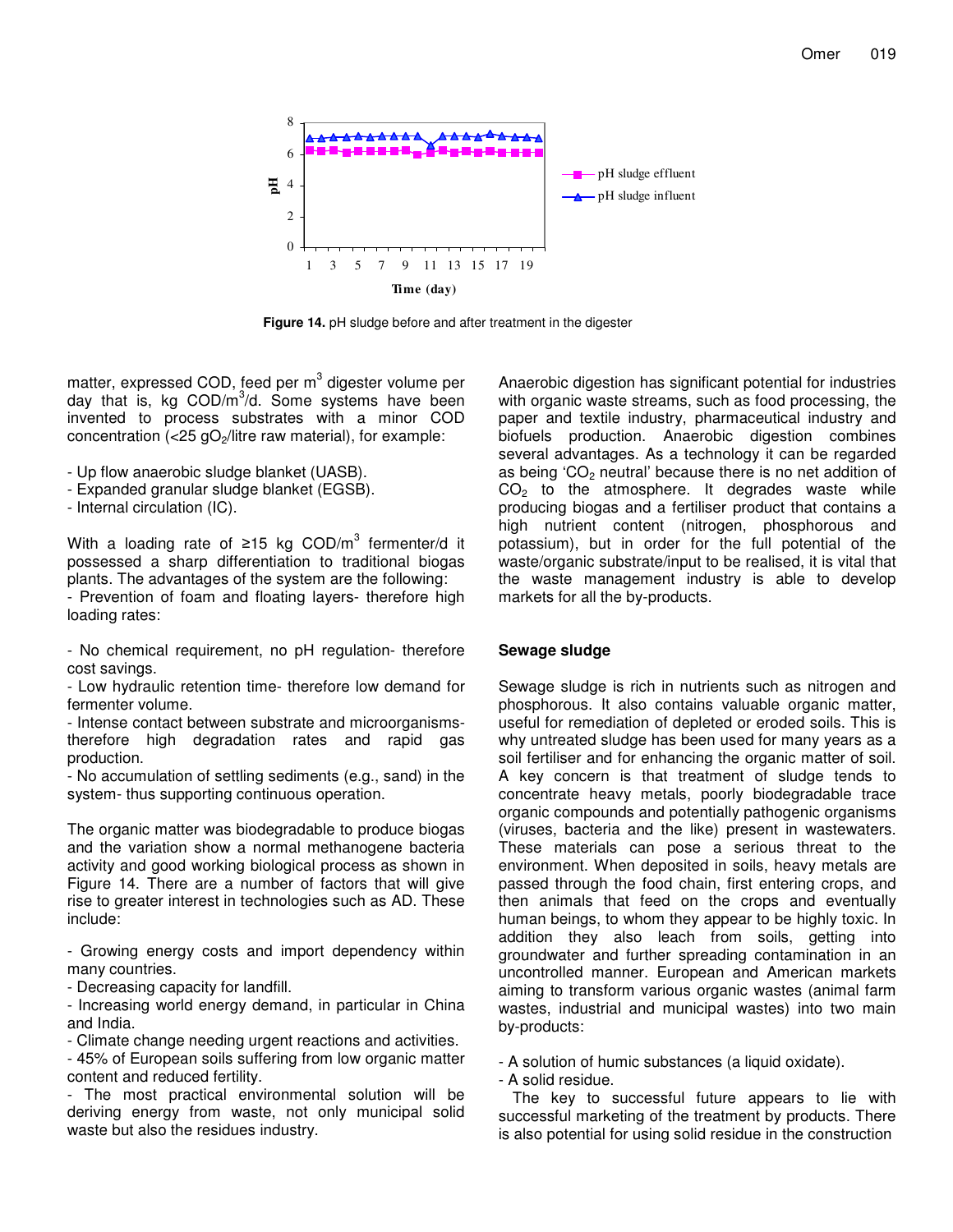industry as a filling agent for concrete. Research suggests that the composition of the residue locks metals within the material, thus preventing their escape and any subsequent negative effect on the environment.

### **Conclusion**

Newspapers, TV, schools, universities and politicians rant and rave about being 'green' and doing our bit for the environment, but can we as individuals change things? Energy efficiency brings health, productivity, safety, comfort and savings to homeowner, as well as local and global environmental benefits. The use of renewable energy resources could play an important role in this context, especially with regard to responsible and sustainable development. It represents an excellent opportunity to offer a higher standard of living to local people and will save local and regional resources. Implementation of greenhouses offers a chance for maintenance and repair services. It is expected that the pace of implementation will increase and the quality of work to improve in addition to building the capacity of the private and district staff in contracting procedures. The financial accountability is important and more transparent. Various passive techniques have been put in perspective, and energy saving passive strategies can be seen to reduce interior temperature and increase thermal comfort, reducing air conditioning loads. The scheme can also be employed to analyze the marginal contribution of each specific passive measure working under realistic conditions in combination with the other housing elements. In regions where heating is important during winter months, the use of top-light solar passive strategies for spaces without an equator-facing façade can efficiently reduce energy consumption for heating, lighting and ventilation.

**Nomenclature: Ey;** Annual energy yield in kWh, **w;** The wind speed in m/s, **n;** The number of data bins converting the wind speed range of the turbine (0.5 or 1 m/s intervals), **fwi;** The number of hours per year for which wind speed is w m/s, **Pwi;** is the power resulting from a wind speed of w m/s,  $\boldsymbol{Q}_{c}^{n}$ *conv* ; Rate of convection heat transfer per unit area, W/m<sup>2</sup>,  $\boldsymbol{\mathcal{Q}}^{n}_{e}$ *evap* ; Rate of heat transfer per unit area due to evaporation, W/m<sup>2</sup>,  $\boldsymbol{Q}_{n}^{n}$ *rad* ; Rate of radiation heat transfer per unit area, W/m<sup>2</sup>,  $\boldsymbol{\mathcal{Q}}^{n}_{n}$ *total* ; Total

rate of heat transfer per unit area, W/m 2 , **Ts;** Soil surface temperature, °C, **Tsurr;** Surrounding temperature, °C, **T;** Airflow temperature far from the surface, °C, **Gr;** Grashof number, dimensionless, **Re;** Reynolds number dimensionless, **DC;** Direct current, **HSPF;** Heating season performance factor, **SEER;** Seasonal energy efficiency ratio, **EER;** Energy efficiency rating, **DX;** Direct expansion, **GS**; Ground source, **EPA;** Environmental Protection Agency.

**Greek letters: ε;** Surface emissivity, dimensionless, **φ;** Relative humidity, dimensionless, **p**; Density, kg/m<sup>3</sup>, **δ**; Stefan-Boltzmann constant, 5.67 x 10<sup>-8</sup> W/m<sup>2</sup>K

**Subscripts: a;** Air, **v;** Vapour, sat; Saturated,  $\infty$ ; Far away from the surface, **s;** Surface.

### **REFERENCES**

- Reddy A, Williams R, Johansson T (2006). Energy after Rio: prospects and challenges. United Nations Development Programme (UNDP). http://www.undp.org/seed/energy/exec-en.html.
- Cavallo AJ, Grubb MJ (1993). Renewable energy sources for fuels and electricity. London: Earthscan Publications. Pp. 15-21.
- REN21 (2007). Renewables 2007 global status report. www.ren21.net.
- Gilman K (1994). Water of wetland areas. In: Proceedings of a Conference on the Balance of Water - Present and Future. Dublin: Ireland, pp. 123-142.
- John W (2001). The glasshouse garden. The Royal Horticultural Society Collection. UK. pp. 7-31.
- United Nations (1987). World Urbanisation Prospect: The 1999 Revision. New York. The United Nations Population Division pp.10- 25.
- WCED (1987). Our common future. New York. Oxford University Press. pp. 20-25.
- Herath G (1985). The Green Revolution in Asia: productivity, employment and the role of policies. Oxf. Agrarian Stud. 14: 52-71.
- BRECSU (2000). Energy use in offices. Energy Consumption Guide 19. Watford: Building Research Energy Conservation Support Unit. Farm Energy Centre. Helping agriculture and horticulture through technology, energy efficiency and environmental protection. Warwickshire pp. 10-30.
- Randall M (1998). Environmental Science in Building. Third Edition. pp. 6-14.
- Tiwari GN, Goyal RK (1998). Greenhouse technology. New Delhi: Narosa Publishing House pp. 9-12.
- Santamouris M, Balaras CA, Dascalaki E, Vallindras M (1994). Passive solar agricultural greenhouse; a worldwide classification evaluation of technologies and systems used for heating purpose. Solar Energy 53(5): 411-426.
- Santamouris, M., Arigirious A, Vallindras M (1993). Design and operation of a low energy consumption passive greenhouse. Solar Energy 52(5): 371-8.
- Mercier I (1982). Design and operation of a solar passive greenhouse in the South West France. In: Proceedings of the International Congress on Energy Conservation of Agriculture and Fishculture. London pp. 18-23.
- Grafiadellis M (1987). Greenhouse heating with solar energy. In: Von Zabettitz C (Editor), FAO, Rome pp. 5-14.
- Fotiades, I. Energy conservation and renewable energies. In: Von Zabettitz C (1987). (Editor), FAO, Rome pp. 16-25.
- Pacheco M, Marreivos S, Rosa M (1987). Energy conservation and renewable energies for greenhouse heating. In: Von Zabettitz C (Editor), FAO, Rome pp. 10-19.
- Santamouris M, Mihalakakow G, Belaras CA, Lewis JO, Vallindras, M, Argiriou A (1996). Energy conservation in greenhouses with buried pipes. Energy 21(5): 353-360.
- Garzoli KV, Blackwell J (1981). An analysis of the nocturnal heat loss from a single skim plastic greenhouse. J. Agric. Eng. Res. 26: 203- 214.
- Chandra P, Albright LD (1980). Analytical determination of the effect on greenhouse heating requirements of using night curtains. Trans ASAE 23(4): 9994-1000.
- Anne S (1989). A handbook of greenhouse and conservatory plants. Paston Press. London. pp. 8-21.